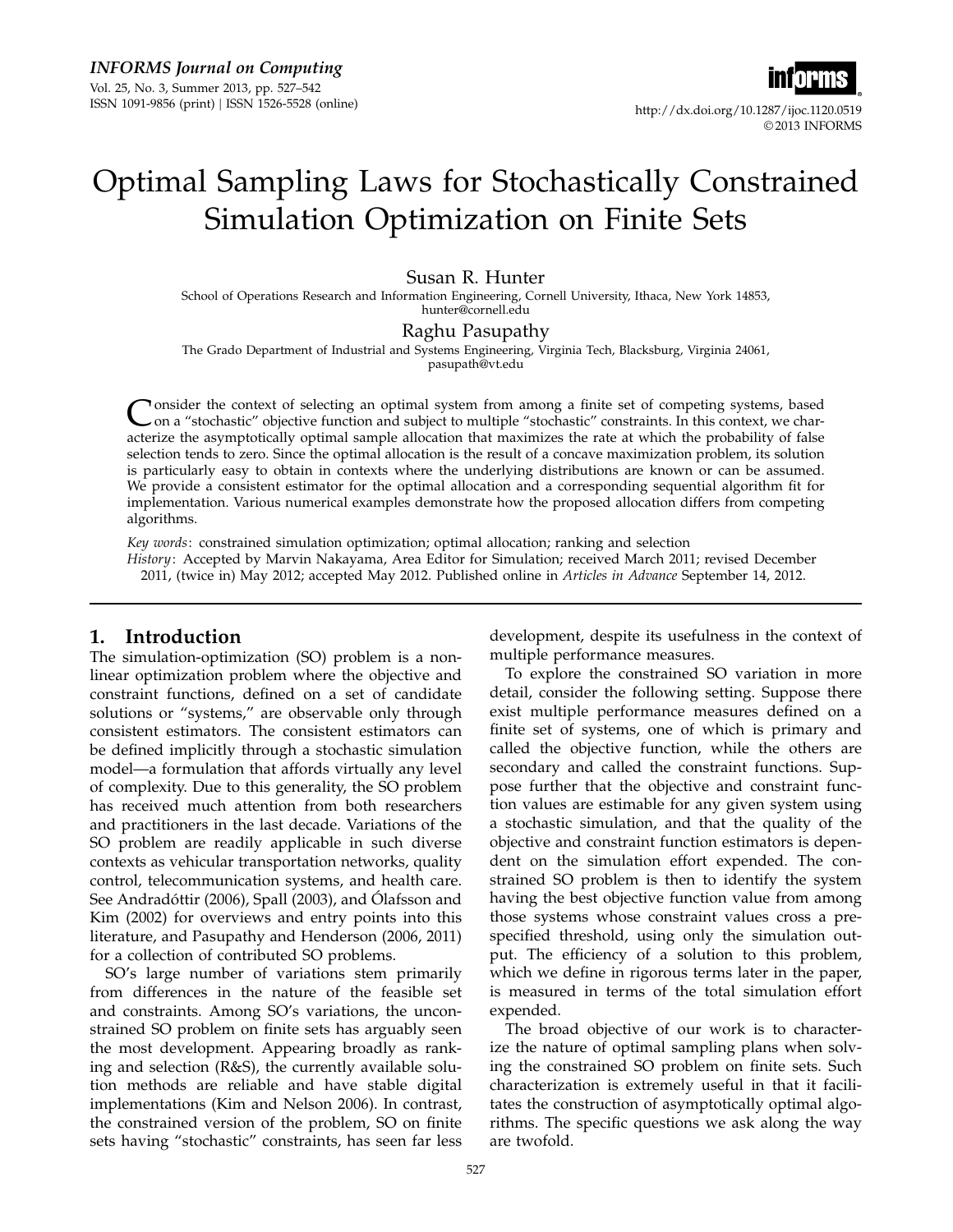| Result   | Reg'd   | Optimization:                   | Feasibility:                                 | Constrained optimization:      |
|----------|---------|---------------------------------|----------------------------------------------|--------------------------------|
| Time     | Dist'n  | objective(s) only               | constraint(s) only                           | objective(s) and constraint(s) |
| Finite   | Normal  | R&S (e.g., Kim and Nelson 2006) | Batur and Kim (2010)                         | Andradóttir and Kim (2010)     |
| Infinite | Normal  | OCBA (e.g., Chen et al. 2000)   | Application of general solution <sup>a</sup> | OCBA-CO (Lee et al. 2011)      |
| Infinite | General | Glynn and Juneja (2004)         | Szechtman and Yücesan (2008)                 | This work                      |

Table 1 Categorization of Research in the Area of Simulation Optimization on Finite Sets by the Nature of the Result, the Required Distributional Assumption, and the Presence of an Objective or Constraints

Note. This table provides example references for each category.

<sup>a</sup>Problems in the infinite-normal row are also solved as applications of solutions in the infinite-general row.

Question 1. Let an algorithm for solving the constrained SO problem estimate the objective and constraint functions by allocating a portion of an available simulation budget to each competing system. Suppose further that this algorithm returns to the user that system having the best estimated objective function among the estimated-feasible systems. As the simulation budget increases, the probability that such an algorithm returns any system other than the truly best system decays to zero. Can the asymptotic behavior of this probability of false selection be characterized? Specifically, can its rate of decay be deduced as a function of the sampling proportions allocated to the various systems?

Question 2. Given a satisfactory answer to Question 1, can a method be devised to identify the sampling proportion that maximizes the rate of decay of the probability of false selection?

This work answers both of the above questions in the affirmative. Relying on large-deviation principles and generalizing prior work in the context of unconstrained systems by Glynn and Juneja (2004), we fully characterize the probabilistic decay behavior of the false selection event as a function of the budget allocations. We then use this characterization to formulate a mathematical program whose solution is the allocation that maximizes the rate of probabilistic decay. Since the constructed mathematical program is a concave maximization problem, identifying the asymptotically optimal solution is easy, at least in contexts where the underlying distributional family of the simulation estimator is known or assumed.

#### 1.1. This Work in Context

Prior research on selecting the best system in the unconstrained context falls broadly under one of two categories:

—finite-time stopping procedures, which typically require a normality assumption and provide finitetime guarantees on, for example, the expected opportunity cost (e.g., Branke et al. 2007) or, more traditionally, the probability of false selection (see, e.g., Kim and Nelson 2006, for an overview of R&S procedures), and

—asymptotically efficient procedures, such as optimal computing budget allocation (OCBA) (e.g., Chen et al. 2000) which provides an approximately optimal sample allocation under the assumption of normality, and procedures that use a large-deviations (LD) approach (e.g., Glynn and Juneja 2004), to provide an asymptotically optimal sample allocation in the context of general light-tailed distributions.

Corresponding research in the constrained context is taking an analogous route. As illustrated in Table 1, Andradóttir and Kim (2010) provide finitetime guarantees on the probability of false selection for stochastically constrained SO problems and parallels traditional R&S work. Similarly, recent work by Lee et al. (2011) provide an asymptotically efficient procedure to solve stochastically constrained SO problems that parallels the previous OCBA work in the unconstrained context. Our work, which appears in the bottom right-hand cell of Table 1, provides an asymptotically efficient procedure that completely generalizes previous LD work in ordinal optimization by Glynn and Juneja (2004) and in feasibility determination by Szechtman and Yücesan (2008).

#### 1.2. Problem Statement

Consider a finite set  $i = 1, 2, \dots, r$  of systems, each with an unknown objective value  $h_i \in \mathbb{R}$  and unknown constraint values  $g_{ij} \in \mathbb{R}$ ,  $j = 1, 2, \ldots, s$ , and  $i =$ 1, 2, ..., r. Given constants  $\gamma_i \in \mathbb{R}$ ,  $j = 1, 2, ..., s$ , we wish to select the system with the lowest objective value  $h_i$ , subject to the constraints  $g_{ij} \leq \gamma_j$ . That is, we consider

Problem P: Find 
$$
\underset{i=1,2,\dots,r}{\arg \min h_i}
$$
  
s.t.  $g_{ij} \le \gamma_j$ , for all  $j = 1, 2, \dots, s$ ,

where  $h_i$  and  $g_{ij}$  are expectations, estimates of  $h_i$ and  $g_{ii}$  are observed together through simulation as sample means, and a unique solution to Problem  $P$  is assumed to exist.

Let  $\boldsymbol{\alpha} = (\alpha_1, \alpha_2, \dots, \alpha_r)$  be a vector denoting the proportion of the total sampling budget given to each system, so that  $\sum_{i=1}^{r} \alpha_i = 1$  and  $\alpha_i \ge 0$  for all  $i = 1, 2, \ldots, r$ . Furthermore, let the system having the smallest estimated objective value among the estimated-feasible systems be selected as the estimated solution to Problem P. Then we ask, what vector of proportions  $\alpha$  maximizes the rate of decay of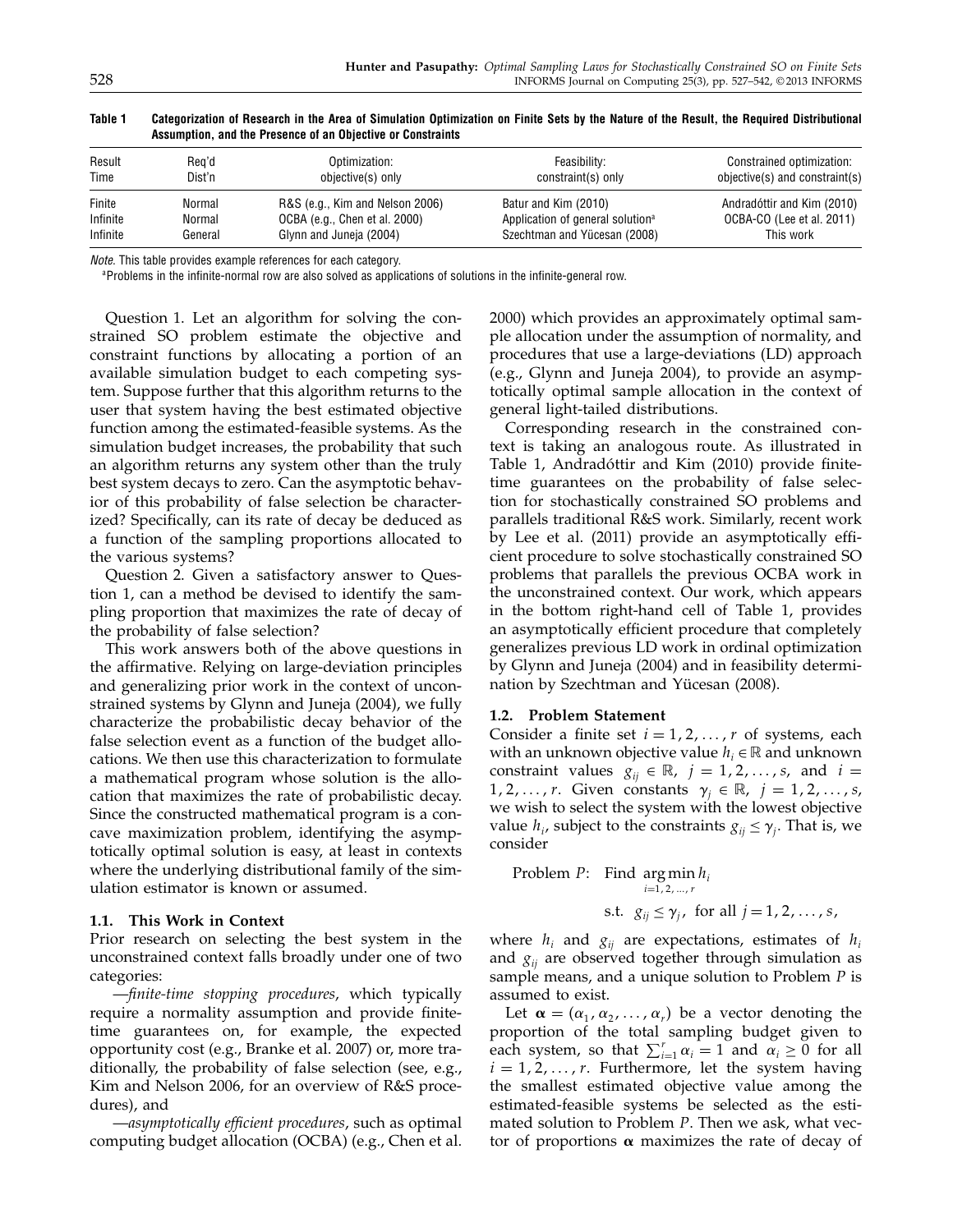the probability that this procedure returns a suboptimal solution to Problem P?

### 2. Contributions

This paper addresses the question of identifying the "best" among a finite set of systems in the presence of multiple "stochastic" performance measures, one of which is used as an objective function and the rest as constraints. This question is a crucial generalization of the work on unconstrained simulation optimization on finite sets by Glynn and Juneja (2004). We contribute the following.

Contribution 1. We present the first complete characterization of the optimal sampling plan for constrained SO on finite sets when the performance measures can be observed as simulation output. Relying on an LD framework, we derive the probability law for erroneously obtaining a suboptimal solution as a function of the sampling plan. We show that the optimal sampling plan can be identified as the solution to a concave maximization problem.

Contribution 2. We present a consistent estimator and a corresponding algorithm to estimate the optimal sampling plan. The algorithm is easy to implement in contexts where the underlying distributions governing the performance measures are known or assumed. The normal context is particularly relevant since a substantial portion of the literature in the unconstrained context makes a normality assumption. In the absence of such distributional knowledge or assumption, the proposed framework inspires an algorithm derived through an approximation to the rate function, e.g., using Taylor's Theorem (Rudin 1976, p. 110).

Contribution 3. For the specific context involving performance measures constructed using normal random variables, we use numerical examples to demonstrate where and to what extent our only competitor in the normal context, OCBA-CO, is suboptimal. There currently appear to be no competitors to the proposed framework for more general contexts.

### 3. Preliminaries

In this section, we define notation, conventions, and key assumptions used in the paper.

### 3.1. Notation and Conventions

Let  $i \leq r$  and  $j \leq s$  be notational shorthand for  $i = 1, 2, \ldots, r$  and  $j = 1, 2, \ldots, s$ , respectively. Let the feasible system with the lowest objective value be system 1. We partition the set of  $r$  systems into the following four mutually exclusive and collectively exhaustive subsets.

- $1 := \arg \min_i \{ h_i : g_{ij} \leq \gamma_j \}$  for all  $j \leq s$  is the unique best feasible system;
- $\Gamma \coloneqq \{i: g_{ij} \leq \gamma_j \text{ for all } j \leq s, i \neq 1\}$  is the set of suboptimal feasible systems;
- $\mathcal{S}_b := \{i: h_1 \geq h_i \text{ and } g_{ij} > \gamma_j \text{ for at least one } j \leq s\}$  is the set of infeasible systems that have better (lower) objective values than system 1; and
- $\mathcal{S}_w := \{i: h_1 < h_i \text{ and } g_{ij} > \gamma_j \text{ for at least one } j \leq s\}$ is the set of infeasible systems that have worse (higher) objective values than system 1.

The partitioning of the suboptimal systems into the sets  $\Gamma$ ,  ${\mathcal S}_b$ , and  ${\mathcal S}_w$  implies that to be falsely selected as the best feasible system, systems in  $\Gamma$  must experience a large deviation in the estimated objective value, systems in  $S_b$  must experience a large deviation in estimated constraints, and systems in  $\mathcal{S}_w$  must experience a large deviation in estimated objective and constraint values. This partitioning is strategic and facilitates analyzing the behavior of the false selection probability.

We use the following notation to distinguish between constraints on which the system is classified as feasible or infeasible.

- $\mathcal{C}_F^i := \{j: g_{ij} \leq \gamma_j\}$  is the set of constraints satisfied by system i; and
- $C_l^i := \{j: g_{ij} > \gamma_j\}$  is the set of constraints not satisfied by system i.

We interpret the minimum over the empty set as infinity (see, e.g., Dembo and Zeitouni 1998, p. 127), and we likewise interpret the union over the empty set as an event having probability zero. We interpret the intersection over the empty set as the certain event, that is, an event having probability one. Also, we say that a sequence of sets  $\mathcal{A}_m$  converges to the set  $\mathcal{A}_r$ , denoted  $A_m \rightarrow A$ , if for large enough *m*, the symmetric difference  $(\mathcal{A}_m \cap \mathcal{A}^c) \cup (\mathcal{A} \cap \mathcal{A}^c_m)$  is the empty set.

To aid readability, we adopt the following notational convention throughout: lower-case letters denote fixed values; upper-case letters denote random variables; upper-case Greek or script letters denote fixed sets; estimated (random) quantities are accompanied by a "hat," e.g.,  $\hat{H}_1$  estimates the fixed value  $h_1$ ; optimal values have an asterisk, e.g.,  $x^*$ ; vectors appear in bold type, e.g.,  $\alpha$ .

### 3.2. Assumptions

To estimate the unknown quantities  $h_i$  and  $g_{ii}$ , we assume we may obtain replicates of the random variables  $(H_i, G_{i1},..., G_{is})$  from each system. We also assume the following.

Assumption 1. (1) The random variables  $(H_i, G_{i1},$  $(0, \ldots, G_{is})$  are mutually independent for all  $i \leq r$ , and (2) for any particular system i, the random variables  $H_i$ ,  $G_{i1}$ ,  $\dots$ ,  $G_{is}$  are mutually independent.

While it is possible to relax Assumption 1, we have chosen not to do so in the interest of minimizing distraction from the main thrust of the paper. A discussion of the independence Assumption 1(2) and its relaxation is provided in §8.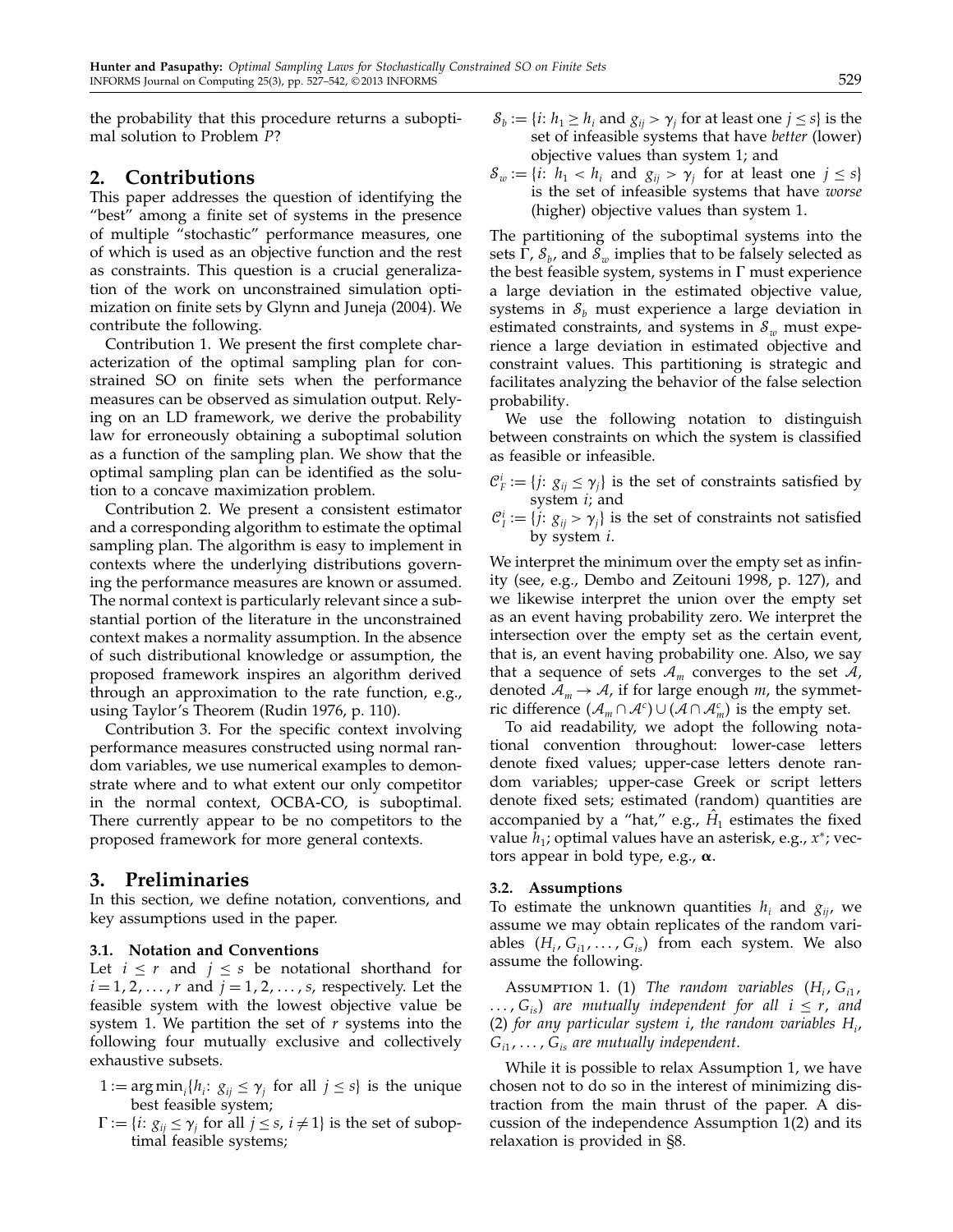Let  $\bar{H}_i(n) = \frac{1}{n} \sum_{k=1}^n H_{ik}$  and  $\bar{G}_{ij}(n) = \frac{1}{n} \sum_{k=1}^n G_{ijk}$ . We define  $\hat{H}_i \equiv \bar{H}_i(\alpha_i n)$  and  $\hat{G}_{ij} \equiv \tilde{G}_{ij}(\alpha_i n)$  as shorthand for the estimators of  $h_i$  and  $g_{ij}$  after scaling the sample size by  $\alpha_i > 0$ , the proportion of the total sample  $n$  that is allocated to system  $i$ . We ignore issues due to the stipulation that  $\alpha_i n$  is an integer. Let  $\Lambda_{H_i}^{(n)}(\theta) =$  $\log E[e^{\theta \tilde{H}_i(n)}]$  and  $\Lambda_{G_{ij}}^{(n)}(\theta) = \log E[e^{\theta \tilde{G}_{ij}(n)}]$  be the cumulant generating functions of  $\bar{H}_{i}(n)$  and  $\bar{G}_{ij}(n)$ , respectively. Let the effective domain of a function  $f(\cdot)$ be denoted  $\mathcal{D}_f = \{x: f(x) < \infty\}$ , and its interior  $\mathcal{D}_f^{\circ}$ . Let  $f'(x)$  denote the derivative of f with respect to the argument  $x$ . We make the following assumption, which is standard in LD contexts (see, e.g., Dembo and Zeitouni 1998).

ASSUMPTION 2. For each system  $i \leq r$  and constraint  $j \leq s$ ,

(1) the limits  $\Lambda_{H_i}(\theta) = \lim_{n \to \infty} \frac{1}{n} \Lambda_{H_i}^{(n)}(n\theta)$  and  $\Lambda_{G_{ij}}(\theta) =$  $\lim_{n\to\infty}\frac{1}{n}\Lambda^{(n)}_{G_{ij}}(n\theta)$  exist as extended real numbers for all  $\theta$ ;

(2) the origin belongs to the interior of  ${\cal D}_{\Lambda_{H_i}}$  and  ${\cal D}_{\Lambda_{G_{i j}}}$ , that is,  $0 \in \mathcal{D}^{\circ}_{\Lambda_{H_i}}$  and  $0 \in \mathcal{D}^{\circ}_{\Lambda_{G_{ij}}}$ ;

(3)  $\Lambda_{H_i}(\theta)$  and  $\Lambda_{G_{ij}}(\theta)$  are strictly convex and  $C^{\infty}$  on  $\mathcal{D}^{\circ}_{\Lambda_{H_{i}}}$  and  $\mathcal{D}^{\circ}_{\Lambda_{G_{i j}}}$ , respectively;

(4)  $\Lambda_{H_{i}}(\theta)$  and  $\Lambda_{G_{ij}}(\theta)$  are steep (e.g., for any sequence  $\{\theta_n\}\in \mathcal{D}_{\Lambda_{H_i}}$  that converges to a boundary point of  $\mathcal{D}_{\Lambda_{H_i}}$ ,  $\lim_{n\to\infty}|\Lambda'_{H_i}(\theta_n)|=\infty$ ).

The postulates of Assumption 2 imply that  $\bar{H}_i(n) \rightarrow h_i$  wp1 and  $\bar{G}_{ij}(n) \rightarrow g_{ij}$  wp1 (see Bucklew 2003, Remark 3.2.1). Furthermore, Assumption 2 ensures that, by the Gärtner-Ellis theorem (Dembo and Zeitouni 1998, p. 44), the probability measures governing  $\bar{H}_i(n)$  and  $\bar{G}_{ij}(n)$  satisfy the large deviations principle (LDP) with good rate functions  $I_i(x) =$  $\sup_{\theta \in \mathbb{R}} \{\theta x - \Lambda_{H_i}(\theta)\}$  and  $J_{ij}(y) = \sup_{\theta \in \mathbb{R}} \{\theta y - \Lambda_{G_{ij}}(\theta)\},$ respectively. Assumption 2(3) is stronger than what is needed for the Gärtner-Ellis theorem to hold. However, we require  $\Lambda_{H_i}(\theta)$  and  $\Lambda_{G_{ij}}(\theta)$  to be strictly convex and  $C^{\infty}$  on the interiors of their respective domains so that  $I_i(x)$  and  $J_{ij}(y)$  are strictly convex and  $C^{\infty}$  for  $x \in \mathcal{F}_{H_i}^{\circ} = \text{int} \{ \Lambda'_{H_i}(\theta) : \theta \in \mathcal{D}_{\Lambda_{H_i}}^{\circ} \}$  and  $y\in {\mathcal F}^\circ_{G_{ij}}=\rm{int}\{\Lambda}'_{G_{ij}}(\theta)\colon \ \theta\in {\mathcal D}^\circ_{\Lambda_{G_{ij}}}\},\ \text{respectively.}$  The postulates of Assumption 2 hold if each replicate of  $H_i$  and  $G_{ii}$  is an independent and identically distributed (iid) copy from a distribution with momentgenerating function defined everywhere.

Let  $h_{\ell} = \arg \min_i \{h_i\}$  and let  $h_u = \arg \max_i \{h_i\}$ . We further assume:

ASSUMPTION 3. (1) the interval  $[h_\ell, h_u] \subset \bigcap_{i=1}^r \mathcal{F}_{H_i}^{\circ}$ and (2)  $\gamma_j \in \bigcap_{i=1}^r {\mathcal F}^\circ_{G_{ij}}$  for all  $j \leq s$ .

Assumption 3 ensures that there is nonzero probability of a false selection event. As in Glynn and Juneja

(2004), Assumption 3(1) ensures that  $\hat{H}_i$  may take any value in the interval  $[h_\ell, h_u]$  and that  $P(\hat{H}_i \leq \hat{H}_1) > 0$ for  $2 \le i \le r$ . Assumption 3(2) likewise ensures there is a nonzero probability that each system will be deemed feasible or infeasible on any of its constraints; particularly, it ensures that  $P(\bigcap_{j \in \mathcal{C}_i^i} \hat{G}_{ij} \leq \gamma_j) > 0$  for  $i \in S_b \cup S_w$  and  $P(\hat{G}_{1j} > \gamma_j) > 0$  for all  $j \leq s$ . Assumption 3 is easy to satisfy in practice. For example, any of the commonly encountered light-tailed distributions with overlapping support satisfy Assumption 3(1).

To ensure that each system is distinguishable from the quantity on which its potential false evaluation as the "best" system depends, and to ensure that the sets of systems may be correctly estimated wp1, we make the following assumption.

Assumption 4. No system has the same objective value as system 1, and no system lies exactly on a constraint; that is,  $h_1\neq h_i$  for all  $i=2,\,\ldots,r$  and  $g_{ij}\neq \gamma_j$  for all  $i \leq r, j \leq s.$ 

Since distinguishing two values that are the same through simulation requires infinite sample, this assumption is relatively standard for optimal allocation literature—Glynn and Juneja (2004), Szechtman and Yücesan (2008), and Lee et al. (2011) also require assumptions of this type.

### 4. Rate Function of Probability of False Selection

The false selection (FS) event is when the actual best feasible system, system 1, is not the estimated best feasible system. More specifically, FS is the event that system 1 is incorrectly estimated infeasible on any of its constraints, or that system 1 is estimated feasible on all of its constraints but another system, also estimated feasible on all of its constraints, has the best estimated-objective value. Since system 1 is truly feasible, the event that no systems are estimated feasible is considered a false selection event. Therefore,

system 1  
estimated  
infeasible  

$$
P\{FS\} = P\left\{\bigcup_{j=1}^{s} \hat{G}_{1j} > \gamma_{j}\right\}
$$
system 1 estimated feasible and other  
estimated feasible system(s) "beat" system 1

$$
+ P\left\{\bigcup_{i=2}^{r} \left[\underbrace{\hat{H}_i \leq \hat{H}_1}_{\text{system i}}\right) \cap \left(\underbrace{\bigcap_{j=1}^{s} \hat{G}_{ij} \leq \gamma_j}_{\text{system i}}\right) \cap \left(\underbrace{\bigcap_{j=1}^{s} \hat{G}_{1j} \leq \gamma_j}_{\text{system i}}\right)\right]\right\}
$$
  
\n
$$
= P\{FS_1\} + P\left\{\bigcup_{i=2}^{r} FS_i\right\}. \qquad \text{(1)}
$$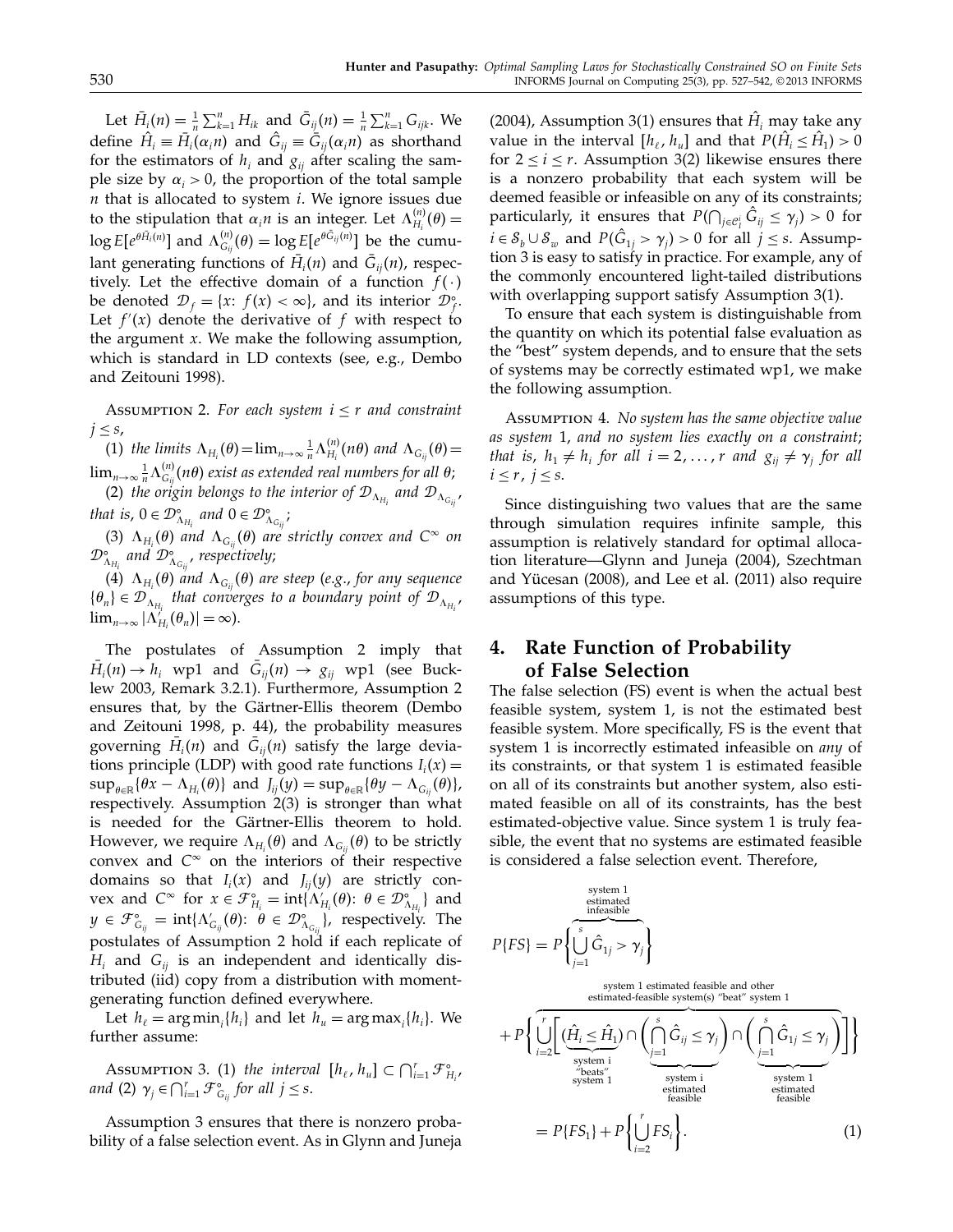Bounds on the  $P\{FS\}$  are

$$
P\{FS_1\} + \max_{2 \leq i \leq r} P\{FS_i\} \leq P\{FS\} \leq r(P\{FS_1\} + \max_{2 \leq i \leq r} P\{FS_i\}).
$$

By Propositions A.1 and A.2 (available as supplemental material at http://dx.doi.org/10.1287/ijoc.1120.0519), assuming the relevant limits exist,

$$
-\lim_{n\to\infty}\frac{1}{n}\log P\{FS\}=\min\left(-\lim_{n\to\infty}\frac{1}{n}\log P\{FS_1\},\right)
$$

$$
\min_{2\leq i\leq r}\left(-\lim_{n\to\infty}\frac{1}{n}\log P\{FS_i\}\right)\bigg).
$$
 (2)

Therefore the rate function of  $P\{FS\}$  is governed by the slowest of (i) the rate of decay of  $P\{FS_1\}$ , where  $P\{FS_1\}$  is the probability that system 1 is estimated infeasible, and (ii) the slowest across infeasible and suboptimal systems of the rate of decay of  $P\{FS_i\}$ , where  $P\{FS_i\}$  is the probability that system 1 is estimated feasible but "beaten" in objective value by another estimated-feasible system  $i$ . In the following Theorems 1 and 2, we individually derive the rate functions for  $P\{FS_1\}$  and  $P\{FS_i\}$  appearing in Equation (1).

First let us consider the rate function for  $P\{FS_1\}$ , the probability that system 1 is declared infeasible on any of its constraints. Theorem 1 establishes the rate function of  $P\{FS_1\}$  as the rate function corresponding to the constraint that is most likely to qualify system 1 as infeasible.

THEOREM 1. The rate function for  $P\{FS_1\}$  is

$$
-\lim_{n\to\infty}\frac{1}{n}\log P\{FS_1\}=\min_{j\in\mathcal{C}_F^1}\alpha_1J_{1j}(\gamma_j).
$$

Proof. We find the following upper and lower bounds for  $P\{FS_1\}$ :

$$
\max_{j\in\mathcal{C}_F^1} P\{\hat{G}_{1j} > \gamma_j\} \leq P\left\{\bigcup_{j=1}^s \hat{G}_{1j} > \gamma_j\right\} \leq s \max_{j\in\mathcal{C}_F^1} P\{\hat{G}_{1j} > \gamma_j\}.
$$

It follows from Proposition A.2 (see online supplement) that

$$
\lim_{n\to\infty}\frac{1}{n}\log\max_{j\in\mathcal{C}_F^1}P\{\hat{G}_{1j}>\gamma_j\}=\max_{j\in\mathcal{C}_F^1}\lim_{n\to\infty}\frac{1}{n}\log P\{\hat{G}_{1j}>\gamma_j\}.
$$

By Assumption 2 and the Gärtner-Ellis theorem, an analysis similar to that of Szechtman and Yücesan (2008) yields

$$
\lim_{n \to \infty} \frac{1}{n} \log P\{FS_1\} = \max_{j \in \mathcal{C}_F^1} \lim_{n \to \infty} \frac{1}{n} \log P\{\hat{G}_{1j} > \gamma_j\}
$$

$$
= -\min_{j \in \mathcal{C}_F^1} \alpha_j J_{1j}(\gamma_j). \quad \Box
$$

Now consider  $P\{FS_i\}$ . Since system 1 can be beaten in objective value by worse feasible systems  $(i \in \Gamma)$ ,

better infeasible systems  $(i \in \mathcal{S}_b)$ , or worse infeasible systems  $(i \in S_{w})$ , we strategically consider the rate functions for the probability that system 1 is beaten by a system in  $\Gamma$  ,  ${\mathcal S}_b$  , or  ${\mathcal S}_w$  separately. Theorem 2 states the rate function of  $P\{FS_i\}$ .

**THEOREM 2.** The rate function for  $P\{FS_i\}$  is given by

$$
-\lim_{n\to\infty}\frac{1}{n}\log P\{FS_i\}
$$
  
=
$$
\begin{cases}\n\inf_{x}(\alpha_1I_1(x)+\alpha_iI_i(x)), & i \in \Gamma, \\
\alpha_i\sum_{j\in\mathcal{C}_i}J_{ij}(\gamma_j), & i \in \mathcal{S}_b,\n\end{cases}
$$

$$
\left\{\inf_x(\alpha_1I_1(x)+\alpha_iI_i(x))+\alpha_i\sum_{j\in\mathcal{C}_I^i}J_{ij}(\gamma_j),\quad i\in\mathcal{S}_w.\right\}
$$

Proof. From Equation (1), assuming the relevant limits exist,

1

$$
\lim_{n \to \infty} \frac{1}{n} \log P\{FS_i\}
$$
\n
$$
= \lim_{n \to \infty} \frac{1}{n} \log P\left\{ (\hat{H}_i \le \hat{H}_1) \cap \left( \bigcap_{j=1}^s \hat{G}_{ij} \le \gamma_j \right) \right\}
$$
\n
$$
\cap \left( \bigcap_{j=1}^s \hat{G}_{1j} \le \gamma_j \right) \right\}
$$
\n
$$
= \lim_{n \to \infty} \frac{1}{n} \log P\{\hat{H}_i \le \hat{H}_1\} + \sum_{j=1}^s \lim_{n \to \infty} \frac{1}{n} \log P\{\hat{G}_{ij} \le \gamma_j\}
$$
\n
$$
+ \lim_{n \to \infty} \frac{1}{n} \log P\left\{\bigcap_{j=1}^s \hat{G}_{1j} \le \gamma_j\right\} \tag{3}
$$

$$
= \lim_{n \to \infty} \frac{1}{n} \log P{\hat{H}_i \le \hat{H}_1} + \sum_{j \in \mathcal{C}_1^i} \lim_{n \to \infty} \frac{1}{n} \log P{\hat{G}_{ij} \le \gamma_j}, \tag{4}
$$

where Equation (3) holds by Assumption 1, and Equation (4) holds since the probability that system 1 is estimated feasible and the probability that system  $i$  is estimated feasible on constraints  $j \in \mathcal{C}_F^i$  tend to one. The result follows by considering the systems by their classification as elements of  $\Gamma$ ,  ${\mathcal S}_b$ , or  ${\mathcal S}_w$  and noting the probabilities that tend to one. The result for systems  $i \in \Gamma$  follows directly from Glynn and Juneja (2004). For systems  $i \in S_b \cup S_w$ , as in Szechtman and Yücesan (2008), under Assumption 2 one can show that for any system *i* not satisfying constraint  $j \in \mathcal{C}_I^i$ , the rate function for the probability that system  $i$ is incorrectly estimated feasible on constraint  $j$  is  $-\lim_{n\to\infty}\frac{1}{n}\log P\{\hat{G}_{ij}\leq\gamma_j\}=\alpha_iJ_{ij}(\gamma_j)$  for all  $j\in\mathcal{C}_I^i$ , and the result follows.  $\Box$ 

In Theorem 2, the rate function of  $P\{FS_i\}$  is determined by whether the competing system  $i$  is truly feasible and worse  $(i \in \Gamma)$ , infeasible and better  $(i \in S_b)$ , or infeasible and worse ( $i \in S_{w}$ ). However systems in  $\Gamma$ ,  ${\mathcal S}_b$ , and  ${\mathcal S}_w$  must overcome different obstacles to be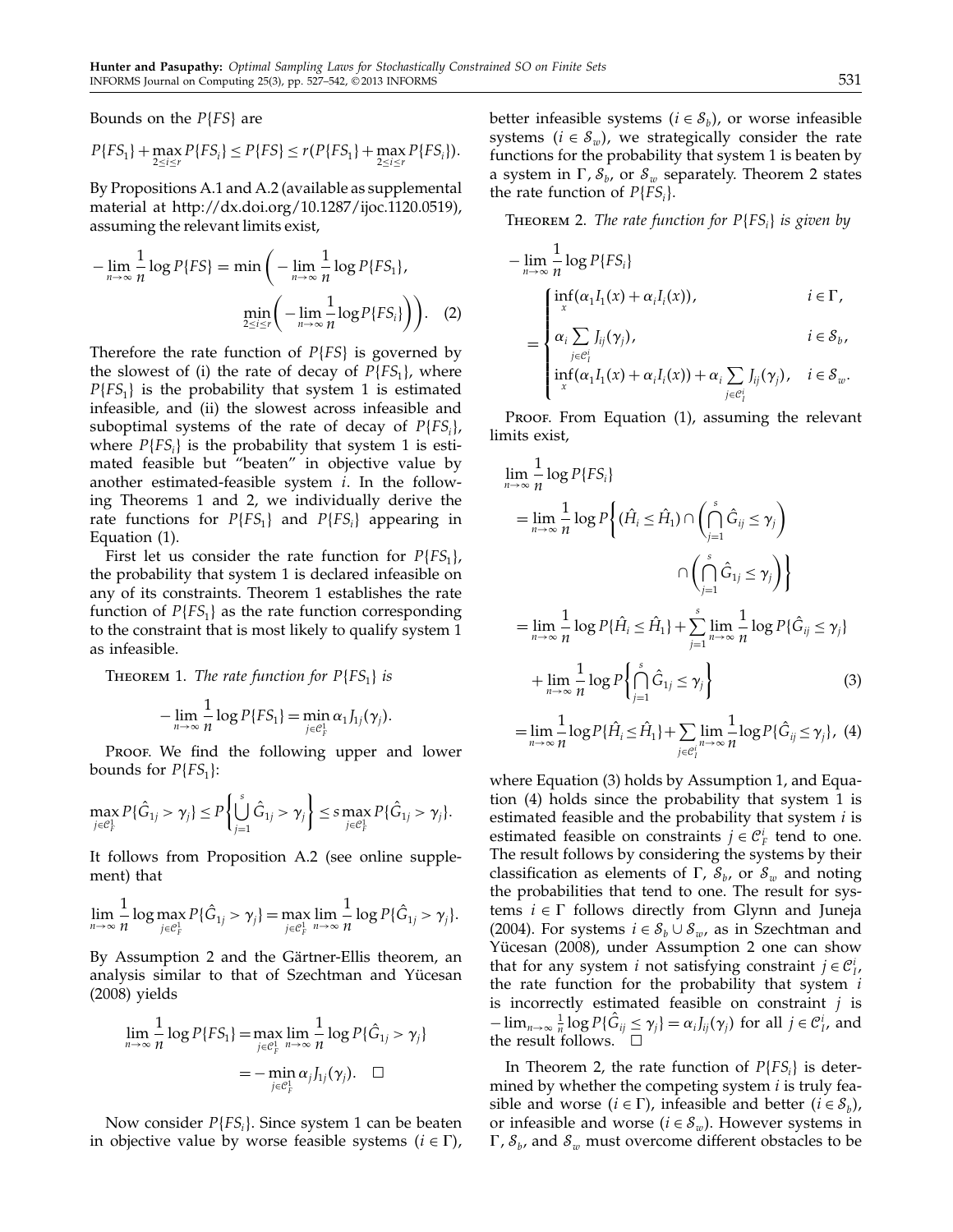declared the best feasible system. Since systems in  $\Gamma$ are truly feasible, they must overcome one obstacle: optimality. The rate function for systems in  $\Gamma$  is thus identical to the unconstrained optimization case presented in Glynn and Juneja (2004) and is determined by the system in  $\Gamma$  best at "pretending" to be optimal. Systems in  $S_b$  are truly better than system 1, but are infeasible. They also have one obstacle to overcome to be selected as best: feasibility. The rate function for systems in  ${\mathcal S}_b$  is thus determined by the system in  $S_b$  which is best at "pretending" to be feasible. Since an infeasible system in  $S_b$  must falsely be declared feasible on all of its infeasible constraints, the rate functions for the infeasible constraints simply add up inside the overall rate function for each system in  ${\mathcal S}_b$ . Systems in  ${\mathcal S}_w$  are worse and infeasible, so two obstacles must be overcome: optimality and feasibility. The rate function for systems in  $\mathcal{S}_w$  is thus determined by the system that is best at "pretending" to be optimal and feasible, and there are two terms added in the rate function corresponding to optimality and feasibility.

We now combine the results for  $P\{FS_1\}$  and  $P\{FS_i\}$ to derive the rate function for  $P\{FS\}$ . Recalling from Equation (2) that the rate function of the  $P\{FS\}$  is given by the minimum of the rate functions for  $P\{FS_1\}$ and  $P{FS<sub>i</sub>}$  for all  $2 \le i \le r$  yields Theorem 3.

Theorem 3. The rate function for the probability of false selection, that is, the probability that we return to the user a system other than system 1 is given by

$$
-\lim_{n\to\infty}\frac{1}{n}\log P\{FS\}=\min\left(\overbrace{\min_{j\in\mathcal{C}_F^1}\alpha_1\overline{J}_{1j}(\gamma_j)},\underline{\min_{i\in\mathcal{S}_b}\alpha_i\sum_{j\in\mathcal{C}_I^i}\overline{J}_{ij}(\gamma_j)},\underline{\min_{j\in\mathcal{S}_b}\left(\inf_{x\in\mathcal{C}_I}\left(\alpha_1I_1(x)+\alpha_iI_i(x)\right)\right)},\underline{\min_{i\in\mathcal{S}_b}\alpha_i\sum_{j\in\mathcal{C}_I^i}\overline{J}_{ij}(\gamma_j)},\underline{\min_{j\in\mathcal{S}_b}\alpha_i\sum_{j\in\mathcal{C}_I^i}\overline{J}_{ij}(\gamma_j)},\underline{\min_{j\in\mathcal{S}_b}\alpha_i\sum_{j\in\mathcal{C}_I^i}\overline{J}_{ij}(\gamma_j)},\underline{\min_{j\in\mathcal{S}_b}\left(\inf_{x\in\mathcal{S}_w}\left(\alpha_1I_1(x)+\alpha_iI_i(x)\right)+\alpha_i\sum_{j\in\mathcal{C}_I^i}\overline{J}_{ij}(\gamma_j)\right)}_{\text{infeasible and worse system}}
$$

Theorem 3 asserts that the overall rate function of the probability of false selection is determined by the most likely false selection event.

### 5. Optimal Allocation Strategy

In this section, we derive an optimal allocation strategy that asymptotically minimizes the probability of false selection. From Theorem 3, an asymptotically optimal allocation strategy will result from maximizing the rate at which  $P\{FS\}$  tends to zero as a function of  $\alpha$ . Thus we wish to allocate the  $\alpha_i$ 's to solve the following optimization problem:

$$
\max \min \left( \min_{j \in \mathcal{C}_F^1} \alpha_1 J_{1j}(\gamma_j), \min_{i \in \Gamma} \left( \inf_x (\alpha_1 I_1(x) + \alpha_i I_i(x)) \right), \newline \min_{i \in S_b} \alpha_i \sum_{j \in \mathcal{C}_I^i} J_{ij}(\gamma_j), \newline \min_{i \in S_w} \left( \inf_x (\alpha_1 I_1(x) + \alpha_i I_i(x)) + \alpha_i \sum_{j \in \mathcal{C}_I^i} J_{ij}(\gamma_j) \right) \right)
$$
\n
$$
(5)
$$

$$
\text{s.t. } \sum_{i=1}^r \alpha_i = 1, \quad \alpha_i \ge 0 \text{ for all } i \le r.
$$

By Glynn and Juneja (2006),  $\inf_x(\alpha_1 I_1(x) + \alpha_i I_i(x))$  is a concave,  $C^{\infty}$  function of  $\alpha_1$  and  $\alpha_i$ . Likewise, the linear functions  $\alpha_1 J_{1j}(\gamma_j)$  and  $\alpha_i \sum_{j \in \mathcal{C}_1^i} J_{ij}(\gamma_j)$  and the sum  $\inf_x(\alpha_1I_1(x)+\alpha_iI_i(x))+\alpha_i\sum_{j\in\mathcal{C}_1^i}J_i(\gamma_j)$  are also concave,  $C^{\infty}$  functions of  $\alpha_1$  and  $\alpha_i$ . Since the minimum of concave functions is also concave, the problem in (5) is a concave maximization problem. Equivalently, we may rewrite the problem in (5) as the following Problem *Q*, where we let  $x(\alpha_1, \alpha_i) =$  $\arg\inf_{x} (\alpha_1 I_1(x) + \alpha_i I_i(x))$ . As Glynn and Juneja (2006) demonstrate, for  $\alpha_1 > 0$  and  $\alpha_i > 0$ ,  $x(\alpha_1, \alpha_i)$  is a  $C^{\infty}$ function of  $\alpha_1$  and  $\alpha_i$ .

Problem Q: max z s.t.  $\alpha_1 J_{1j}(\gamma_j) \geq z, \ \ j \in \mathcal{C}_F^1$ ,  $\alpha_1 I_1(x(\alpha_1, \alpha_i)) + \alpha_i I_i(x(\alpha_1, \alpha_i)) \geq z, \ \ i \in \Gamma,$  $\alpha_i \sum J_{ij}(\gamma_j) \geq z, \ \ i \in \mathcal{S}_b,$  $\frac{\partial^i \in \mathcal{C}^i_l}{\partial \alpha_1 I_1(x(\alpha_1, \alpha_i)) + \alpha_i I_i(x(\alpha_1, \alpha_i)) + \alpha_i \sum}$ j∈£ i I  $J_{ij}(\gamma_j) \geq z, i \in S_w$ ,  $\sum_{i=1}^{r}$  $i=1$  $\alpha_i = 1$ ,  $\alpha_i \geq 0$  for all  $i \leq r$ .

Slater's Condition (see, e.g., Boyd and Vandenberghe 2004, p. 226) holds for Problem Q; that is, there exists a point  $\alpha$  in the relative interior of the feasible set such that the inequality constraints hold strictly. For example, such a point is  $z = 0$ ,  $\alpha_i = 1/r$  for all  $i \le r$ . Since Problem Q is concave with differentiable objective function and constraints and Slater's condition holds, the Karush-Kuhn Tucker (KKT) conditions are necessary and sufficient for global optimality (see, e.g., Boyd and Vandenberghe 2004).

From the KKT conditions on Problem Q, we define Problem  $Q^*$  by replacing the inequality constraints corresponding to systems in  $\Gamma$ ,  ${\mathcal S}_b$ , and  ${\mathcal S}_w$  with equality constraints, and forcing each  $\alpha_i$  to be strictly greater than zero.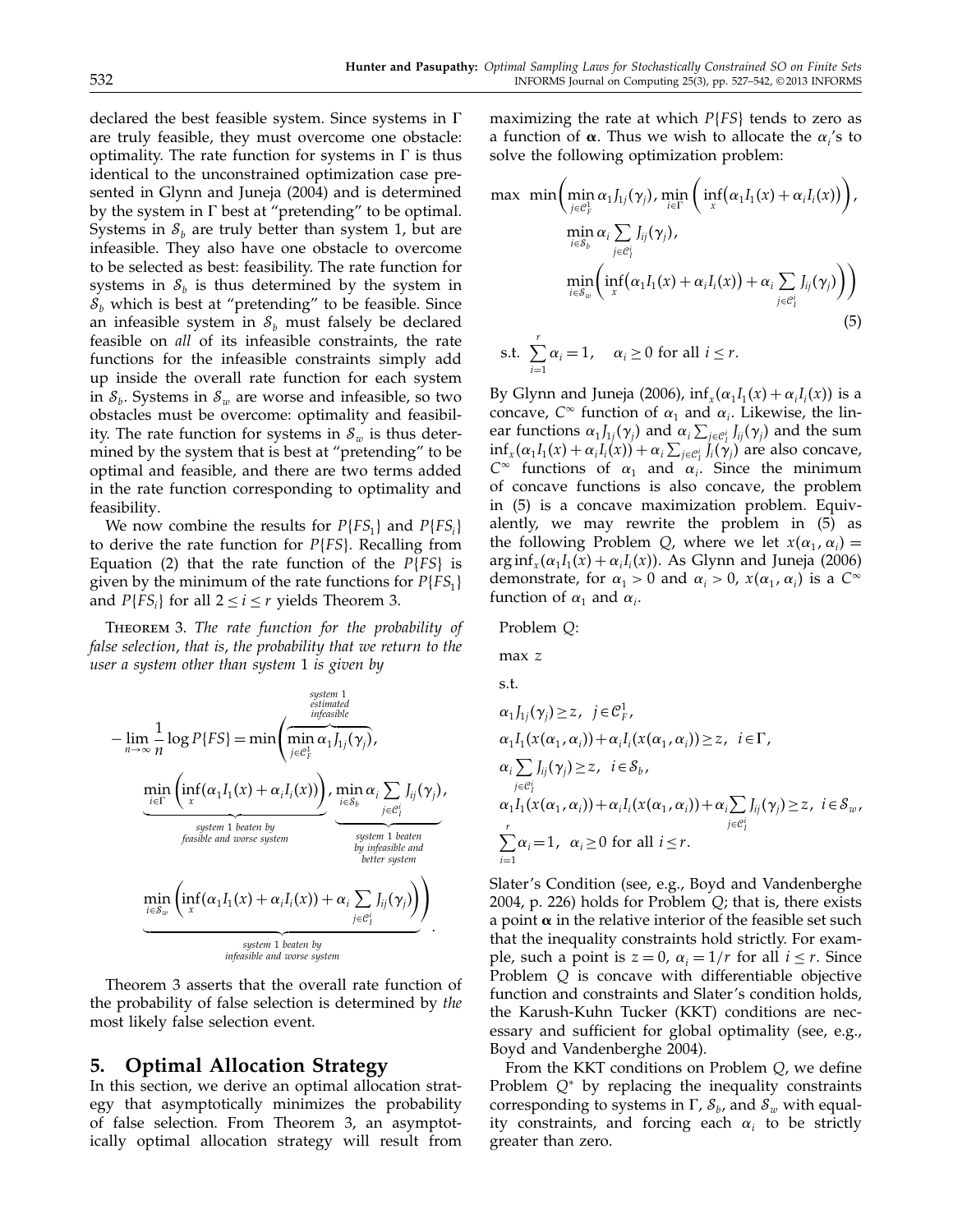### Problem Q<sup>\*</sup>:

$$
\max\ z
$$

s.t.  $\alpha_1 J_{1j}(\gamma_j) \geq z, \ \ j \in \mathcal{C}_F^1,$  $\alpha_1 I_1(x(\alpha_1,\alpha_i)) + \alpha_i I_i(x(\alpha_1,\alpha_i)) = z, i \in \Gamma,$  $\alpha_i \sum$ j∈£ i I  $J_{ij}(\gamma_j)=z, i \in S_b$ ,  $\alpha_1 I_1(x(\alpha_1, \alpha_i)) + \alpha_i I_i(x(\alpha_1, \alpha_i)) + \alpha_i \sum$ j∈£ i I  $J_{ij}(\gamma_j)=z, i \in \mathcal{S}_w$ ,  $\sum_{i=1}^{r} \alpha_i = 1$ ,  $\alpha_i > 0$  for all  $i \leq r$ .  $i=1$ 

Proposition 1 below states the equivalence of Problems Q and Q<sup>∗</sup> .

PROPOSITION 1. Problems  $Q$  and  $Q^*$  are equivalent; that is, a solution  $\mathbf{\alpha}^* = (\alpha_1^*, \alpha_2^*, \dots, \alpha_r^*)$  is optimal for Problem Q if and only if  $\alpha^*$  is optimal for Problem  $Q^*$ .

Proof. We argue that the forward and backward assertions of the theorem hold if a point satisfying the KKT conditions of Problem Q is feasible for Problem Q<sup>∗</sup> . We then complete the proof by showing that any point satisfying the KKT conditions of Problem Q is indeed feasible for Problem Q<sup>∗</sup> .

( $\Rightarrow$ ) Since the feasible region of Problem Q<sup>\*</sup> is a subset of that of Problem Q, then if an optimal solution to Problem  $Q$  is feasible to Problem  $Q^*$ , it must be optimal for Problem Q<sup>∗</sup> . Since the KKT conditions are necessary and sufficient for optimality in Problem Q, if a point satisfying the KKT conditions of Problem Q must be feasible for Problem  $Q^*$ , the result holds.

 $($  ⇔ Suppose α<sup>\*</sup> is optimal for Problem  $Q$ <sup>\*</sup> and  $\check{\alpha}^* = (\check{\alpha}_1^*, \check{\alpha}_2^*, \dots, \check{\alpha}_r^*)$  is optimal for Problem  $Q$ , where  $\alpha^* \neq \check{\alpha}^*$ . Since the KKT conditions are necessary and sufficient for optimality in Problem  $Q$ ,  $\check{\alpha}^*$  satisfies the KKT conditions of Problem Q. Since the objective functions for Problems  $Q$  and  $Q^*$  are identical and the feasible region for Problem  $Q^*$  is a subset of that of Problem  $Q$ , then  $\check{\alpha}^*$  must not be feasible for Problem Q<sup>∗</sup> . Therefore if a point satisfying the KKT conditions of Problem Q must be feasible for Problem Q<sup>∗</sup> , we have a contradiction and the result holds.

We now show that a point satisfying the KKT conditions of Problem Q must be feasible for Problem Q<sup>∗</sup> . First, note that for  $\alpha_i = 1/r$ ,  $i \leq r$ , we have  $z > 0$  in Problem Q. Therefore  $\alpha_i = 0$  for some  $i \in \{1\} \cup \mathcal{S}_b$  is suboptimal since  $z = 0$ . Now consider  $\alpha_i = 0$  for some  $i \in \Gamma \cup \mathcal{S}_w$ . In this case, the constraints for  $i \in \Gamma \cup \mathcal{S}_w$ reduce to  $\alpha_1$  inf<sub>x</sub>  $I_1(x) = \alpha_1 I_1(h_1) = 0$ , and hence  $z = 0$ . Therefore in Problem *Q*, we must have  $\alpha_i^* > 0$  for all  $i \leq r$ .

Let  $\nu$  and  $\mathbf{\lambda} = (\lambda_j^1 \geq 0, \lambda_i \geq 0: j \in \mathcal{C}_{F}^1, i = 2, \ldots, r)$  be dual variables for Problem Q. Since  $x(\alpha_1, \alpha_i)$  solves

 $\alpha_1 I'_1(x) + \alpha_i I'_i(x) = 0$ , then as in Glynn and Juneja (2004),

$$
\frac{\partial}{\partial \alpha_1} (\alpha_1 I_1(x(\alpha_1, \alpha_i)) + \alpha_i I_i(x(\alpha_1, \alpha_i)))
$$
\n
$$
= I_1(x(\alpha_1, \alpha_i)) > 0,
$$
\n
$$
\frac{\partial}{\partial \alpha_i} (\alpha_1 I_1(x(\alpha_1, \alpha_i)) + \alpha_i I_i(x(\alpha_1, \alpha_i)))
$$
\n
$$
= I_i(x(\alpha_1, \alpha_i)) > 0.
$$
\n(6)

Then we have the following stationarity conditions,

$$
\sum_{j \in \mathcal{C}_{\mathcal{F}}^1} \lambda_j^1 + \sum_{i=2}^r \lambda_i = 1, \tag{7}
$$

$$
\sum_{j \in \mathcal{C}_F^1} \lambda_j^1 J_{1j}(\gamma_j) + \sum_{i \in \Gamma \cup \mathcal{S}_w} \lambda_i I_1(x(\alpha_1^*, \alpha_i^*)) = \nu, \qquad (8)
$$

$$
\lambda_i I_i(x(\alpha_1^*, \alpha_i^*)) = \nu, \quad i \in \Gamma,
$$
\n(9)

$$
\lambda_i \sum_{j \in \mathcal{C}_1^i} J_{ij}(\gamma_j) = \nu, \quad i \in \mathcal{S}_b,
$$
\n(10)

$$
\lambda_i \bigg[ I_i(x(\alpha_1^*, \alpha_i^*)) + \sum_{j \in \mathcal{C}_i^i} I_{ij}(\gamma_j) \bigg] = \nu, \quad i \in \mathcal{S}_w,
$$
 (11)

and the complementary slackness conditions,

$$
\lambda_j^1[\alpha_1^*J_{1j}(\gamma_j)-z]=0, \quad j\in \mathcal{C}_F^1,\tag{12}
$$

$$
\lambda_i[\alpha_1^* I_1(x(\alpha_1^*, \alpha_i^*)) + \alpha_i^* I_i(x(\alpha_1^*, \alpha_i^*)) - z] = 0, \quad i \in \Gamma, \quad (13)
$$

$$
\lambda_i \bigg[ \alpha_i^* \sum_{j \in \mathcal{C}_I^i} J_{ij}(\gamma_j) - z \bigg] = 0, \quad i \in \mathcal{S}_b,
$$
 (14)

$$
\lambda_i \bigg[ \alpha_1^* I_1(x(\alpha_1^*, \alpha_i^*)) + \alpha_i^* I_i(x(\alpha_1^*, \alpha_i^*))
$$
  
+ 
$$
\alpha_i^* \sum_{j \in \mathcal{C}_1^i} I_{ij}(\gamma_j) - z \bigg] = 0, \quad i \in \mathcal{S}_w.
$$
 (15)

Suppose  $\lambda_i = 0$  for some  $i \in \Gamma \cup \mathcal{S}_b \cup \mathcal{S}_w$ . Since  $\alpha_i > 0$  for all  $i \leq r$ , the rate functions in Equations (9) and (11) are strictly greater than zero. By assumption, the rate functions  $J_{ij}(\gamma_j)$  in (10) are also strictly greater than zero. Thus  $\nu = 0$ ,  $\lambda_i = 0$  for all  $i \in \Gamma \cup \mathcal{S}_b \cup \mathcal{S}_w$ , and  $\sum_{j \in \mathcal{C}^1_F} \lambda^1_j = 1$ . Therefore at least one  $\lambda^1_j > 0$ . Then in Equation (8), it must hold that for  $\lambda_j^1 > 0$ , the corresponding  $J_{1j}(\gamma_j) = 0$ . However we have a contradiction since by assumption,  $J_{1j}(\gamma_j) > 0$  for all  $j \in \mathcal{C}_F^1$ . Therefore  $\lambda_i > 0$  for all  $i \in \Gamma \cup \mathcal{S}_b \cup \mathcal{S}_w$ . Since  $\lambda_i > 0$ in Equations (13)–(15), then complementary slackness implies each of these constraints is binding. Therefore a solution satisfying the KKT conditions of Problem Q must satisfy the equality constraints corresponding to  $i \in \Gamma \cup \mathcal{S}_b \cup \mathcal{S}_w$  in Problem  $Q^*$ .  $\Box$ 

Since the objective of the problem in (5) is a continuous function of  $\alpha$  on a compact set, an optimal solution  $\alpha^*$  to Problem  $Q^*$  exists. Let the optimal value at  $\alpha^*$  be denoted  $z^*$ . Proposition 2 states that  $\alpha^*$ is unique (see online supplement, §B for a proof).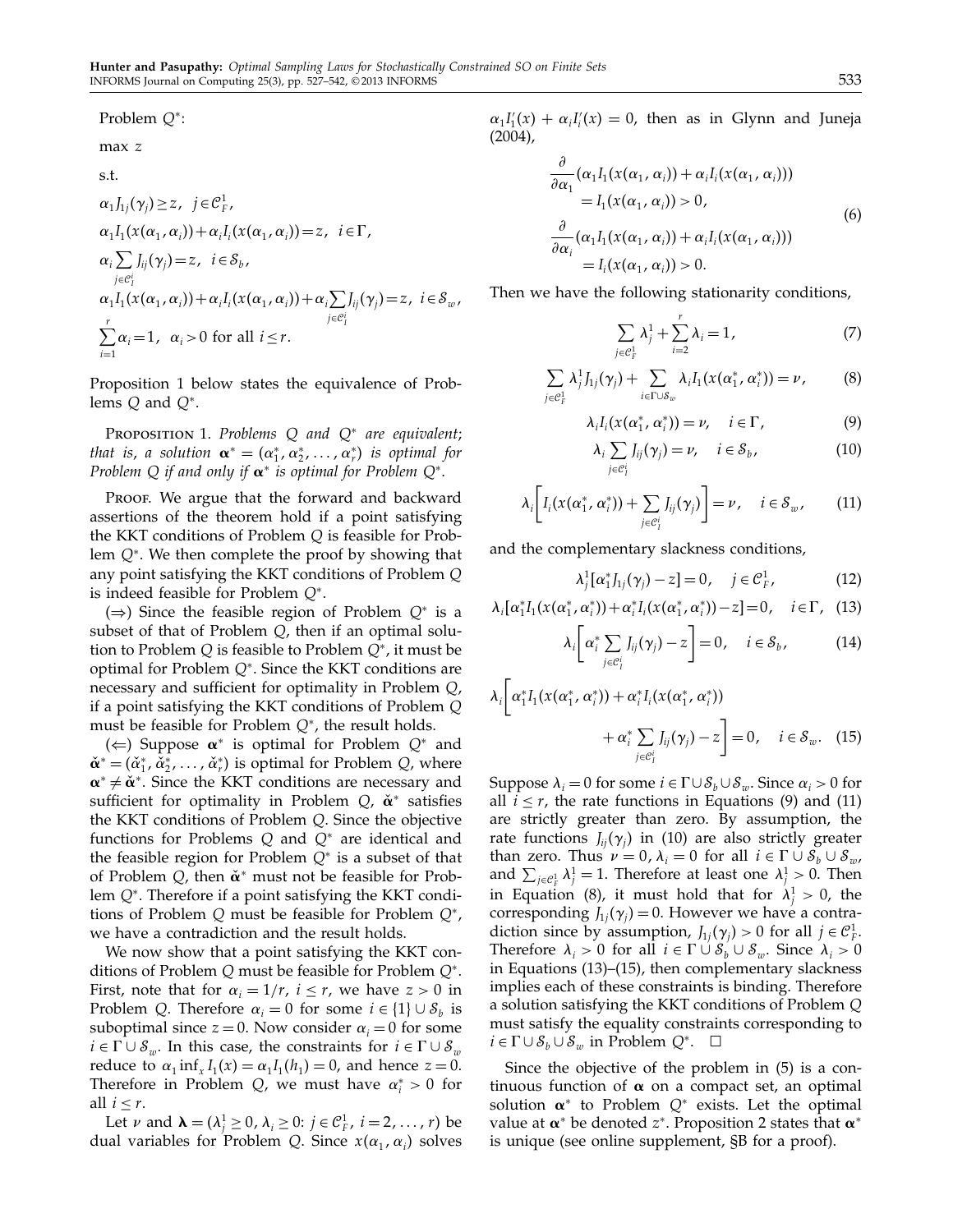PROPOSITION 2. The optimal solution  $\alpha^*$  to Problem Q<sup>∗</sup> is unique.

The structure of Problem Q<sup>∗</sup> lends intuition to the structure of the optimal allocation, as noted in the following steps: (i) Solve a relaxation of Problem  $Q^*$ without the feasibility constraint for system 1. Let this problem be called Problem  $\tilde{Q}^*$ , and let  $\tilde{z}^*$  be the optimal value at the optimal solution  $\tilde{\boldsymbol{\alpha}}^* = (\tilde{\alpha}_1^*, \dots, \tilde{\alpha}_r^*)$ to Problem  $\tilde{Q}^*$ . (ii) Check if the feasibility constraint for system 1 is satisfied by the solution  $\tilde{\alpha}^*$ . If the feasibility constraint is satisfied,  $\tilde{\alpha}^*$  is the optimal solution for Problem Q<sup>\*</sup>. Otherwise, (iii) force the feasibility constraint to be binding. The steps (i), (ii), and (iii) are equivalent to solving one of two systems of nonlinear equations, as identified by the KKT conditions of Problems  $Q^*$  and  $\tilde{Q}^*$ . Theorem 4 asserts this result formally, where we note that Problem  $\overline{Q}^*$  also has a unique optimal solution by a proof similar to that of Proposition 2.

Theorem 4. Let the set of suboptimal feasible systems  $\Gamma$  be nonempty, and define Problem  $\tilde{Q}^*$  as Problem  $\tilde{Q}^*$  but with the inequality constraints relaxed. Let  $(\boldsymbol{\alpha}^*, z^*)$  and  $(\tilde{\boldsymbol{\alpha}}^*, \tilde{z}^*)$  denote the unique optimal solution and optimal value pairs for Problems  $Q^*$  and  $\tilde{Q}^*$ , respectively. Consider the conditions

C0. 
$$
\sum_{i=1}^{r} \alpha_{i} = 1, \quad \alpha > 0, \quad and
$$
  
\n
$$
z = \alpha_{1} I_{1}(x(\alpha_{1}, \alpha_{i})) + \alpha_{i} I_{i}(x(\alpha_{1}, \alpha_{i})) = \alpha_{k} \sum_{j \in \mathcal{C}_{1}^{k}} I_{kj}(\gamma_{j})
$$
  
\n
$$
= \alpha_{1} I_{1}(x(\alpha_{1}, \alpha_{\ell})) + \alpha_{\ell} \left[ I_{\ell}(x(\alpha_{1}, \alpha_{\ell})) + \sum_{j \in \mathcal{C}_{1}^{l}} I_{\ell j}(\gamma_{j}) \right],
$$
  
\nfor all  $i \in \Gamma, k \in \mathcal{S}_{b}, \ell \in \mathcal{S}_{w},$   
\n
$$
I(x(\alpha, \alpha_{i})) = I(x(\alpha, \alpha_{i}))
$$

C1. 
$$
\sum_{i\in\Gamma}\frac{I_1(x(\alpha_1,\alpha_i))}{I_i(x(\alpha_1,\alpha_i))} + \sum_{i\in\mathcal{S}_w}\frac{I_1(x(\alpha_1,\alpha_i))}{I_i(x(\alpha_1,\alpha_i)) + \sum_{j\in\mathcal{C}_1^i}I_{ij}(\gamma_j)} = 1,
$$
  
C2. 
$$
\min_{j\in\mathcal{C}_1^1}\alpha_1I_{1j}(\gamma_j) = z.
$$

Then (i)  $\tilde{\boldsymbol{\alpha}}^*$  solves C0 and C1 and  $\min_{j \in \mathcal{C}_F^1} \tilde{\alpha}_1^* J_{1j}(\gamma_j) \geq \tilde{z}^*$ if and only if  $\tilde{\boldsymbol{\alpha}}^* = \boldsymbol{\alpha}^*$ ; and (ii)  $\boldsymbol{\alpha}^*$  solves CO and C2 and  $\min_{j \in \mathcal{C}^1_F} \tilde{\alpha}^*_1 J_{1j}(\gamma_j) < \tilde{z}^*$  if and only if  $\boldsymbol{\alpha}^* \neq \tilde{\boldsymbol{\alpha}}^*$ .

PROOF. Let us simplify the KKT equations for Problem Q as follows. Since we found that  $\lambda_i > 0$  for all  $i \in \Gamma \cup \mathcal{S}_b \cup \mathcal{S}_w$  in the proof of Proposition 1, it follows that  $\nu > 0$ . Dividing (8) by  $\nu$  and appropriately substituting in values from Equations  $(9)$ – $(11)$ , we find

$$
\frac{\sum_{j\in\mathcal{C}_{F}^{1}}\lambda_{j}^{1}J_{1j}(\gamma_{j})}{\nu} + \sum_{i\in\Gamma}\frac{I_{1}(x(\alpha_{1}^{*},\alpha_{i}^{*}))}{I_{i}(x(\alpha_{1}^{*},\alpha_{i}^{*}))} + \sum_{i\in\mathcal{S}_{w}}\frac{I_{1}(x(\alpha_{1}^{*},\alpha_{i}^{*}))}{I_{i}(x(\alpha_{1}^{*},\alpha_{i}^{*})) + \sum_{j\in\mathcal{C}_{I}^{i}}I_{ij}(\gamma_{j})} = 1.
$$
 (16)

By logic similar to that given in the proof of Proposition 1 and the simplification provided in (16), omitting terms with  $\lambda_j^1$  in Equation (16) yields condition C1 as a KKT condition for Problem  $\tilde{Q}^*$ . Taken together, C0 and C1 create a fully-specified system of equations that form the KKT conditions for Problem  $\tilde{Q}^*$ . A solution  $\alpha$  is thus optimal to Problem  $\tilde{Q}^*$  if and only if it solves C0 and C1. Let  $\mathcal{D}(Q^*)$ and  $\mathcal{D}(\tilde{Q}^{*})$  denote the feasible regions of Problems  $Q^{*}$ and  $\tilde{Q}^*$ , respectively.

Proof of CLAIM (i). ( $\Rightarrow$ ) Suppose  $\tilde{\alpha}^*$  solves C0 and C1, and  $\min_{j \in \mathcal{C}_F^1} \tilde{\alpha}_1^* J_{1j}(\gamma_j) \geq \tilde{z}^*$ . Then  $\tilde{\boldsymbol{\alpha}}^* \in \mathcal{D}(Q^*)$ . Since the objective functions of Problems  $Q^*$  and  $\tilde{Q}^*$  are identical, and  $\mathcal{D}(Q^*)\subset \mathcal{D}(\tilde{Q}^*)$ , we know that  $z^*\leq \tilde{z}^*.$ Therefore  $\tilde{\boldsymbol{\alpha}}^* \in \mathcal{D}(Q^*)$  implies  $\tilde{\boldsymbol{\alpha}}^*$  is an optimal solution to Problem  $Q^*$ , and by the uniqueness of the optimal solution,  $\tilde{\boldsymbol{\alpha}}^* = \boldsymbol{\alpha}^*$ .

(←) Now suppose  $\tilde{\alpha}^* = \alpha^*$ . Since  $\tilde{\alpha}^*$  is the optimal solution to Problem  $\tilde{Q}^*$ , then  $\tilde{\alpha}^*$  solves C0 and C1. Furthermore, since  $\alpha^*$  is the optimal solution to Problem *Q*,  $\boldsymbol{\alpha}^* = \tilde{\boldsymbol{\alpha}}^* \in \mathcal{D}(Q^*)$ . Therefore  $\min_{j \in \mathcal{C}_F^1} \tilde{\alpha}_1^* J_{1j}(\gamma_j) \geq \tilde{z}^*.$ 

Proof of CLAIM (ii). ( $\Rightarrow$ ) Let us suppose that  $\alpha^*$ solves C0 and C2, and  $\min_{j \in \mathcal{C}^1_F} \tilde{\alpha}_1^* J_{1j}(\gamma_j) < \tilde{z}^*$ . Then  $\tilde{\boldsymbol{\alpha}}^* \notin$  $\mathcal{D}(Q^*)$ , and therefore  $\tilde{\boldsymbol{\alpha}}^* \neq \boldsymbol{\alpha}^*$ .

(  $\Leftarrow$  ) By prior arguments, C0 holds for  $\alpha^*$  and  $\tilde{\alpha}^*$ . Now suppose  $\alpha^* \neq \tilde{\alpha}^*$ , which implies  $\tilde{\alpha}^* \notin \mathcal{D}(Q^*)$ . Then it must be the case that  $\min_{j \in \mathcal{C}_F^1} \tilde{\alpha}_1^* J_{1j}(\gamma_j) < \tilde{z}^*$ . Furthermore, since  $\tilde{\alpha}^*$  uniquely solves C0 and C1,  $\alpha^* \neq \tilde{\alpha}^*$  implies that C1 does not hold for  $\alpha^*$ . Therefore when solving Problem Q, it must be the case that  $\lambda_j^1 > 0$  for at least one  $j \in \mathcal{C}_F^1$  in Equation (16). By the complementary slackness condition in Equation (12),  $\min_{j \in \mathcal{C}_F^1} \alpha_1^* J_{1j}(\gamma_j) = z^*$ , and hence C2 holds for  $\alpha^*$ .  $\Box$ 

Theorem 4 implies that, since a solution to Problem Q<sup>∗</sup> always exists, an optimal solution to Problem Q can be obtained as the solution to one of the two sets of nonlinear equations C0 and C1 or C0 and C2. We state the procedure implicit in Theorem 4 as Algorithm 1.

Algorithm 1 (Conceptual algorithm to solve for  $\alpha^*$ ) 1. Solve the nonlinear system C0, C1 to obtain  $\tilde{\boldsymbol{\alpha}}^*$ 

- and  $\tilde{z}^*$ ;
- 2. if  $\min_j \tilde{\alpha}_1^* J_{1j}(\gamma_j) \geq \tilde{z}^*$ , then
- 3. return  $\alpha^* = \tilde{\alpha}^*$ .
- 4. else
- 5. Solve the nonlinear system C0, C2 to obtain  $\alpha^*$ .
- 6. return  $\alpha^*$ ;
- 7. end if.

An underlying assumption in Theorem 4 is that there is at least one system in  $\Gamma$ . In the event that  $\Gamma$  is empty, conditions C0 and C1 may not form a fully specified system of equations (e.g.,  $\Gamma$  and  $\mathcal{S}_w$  are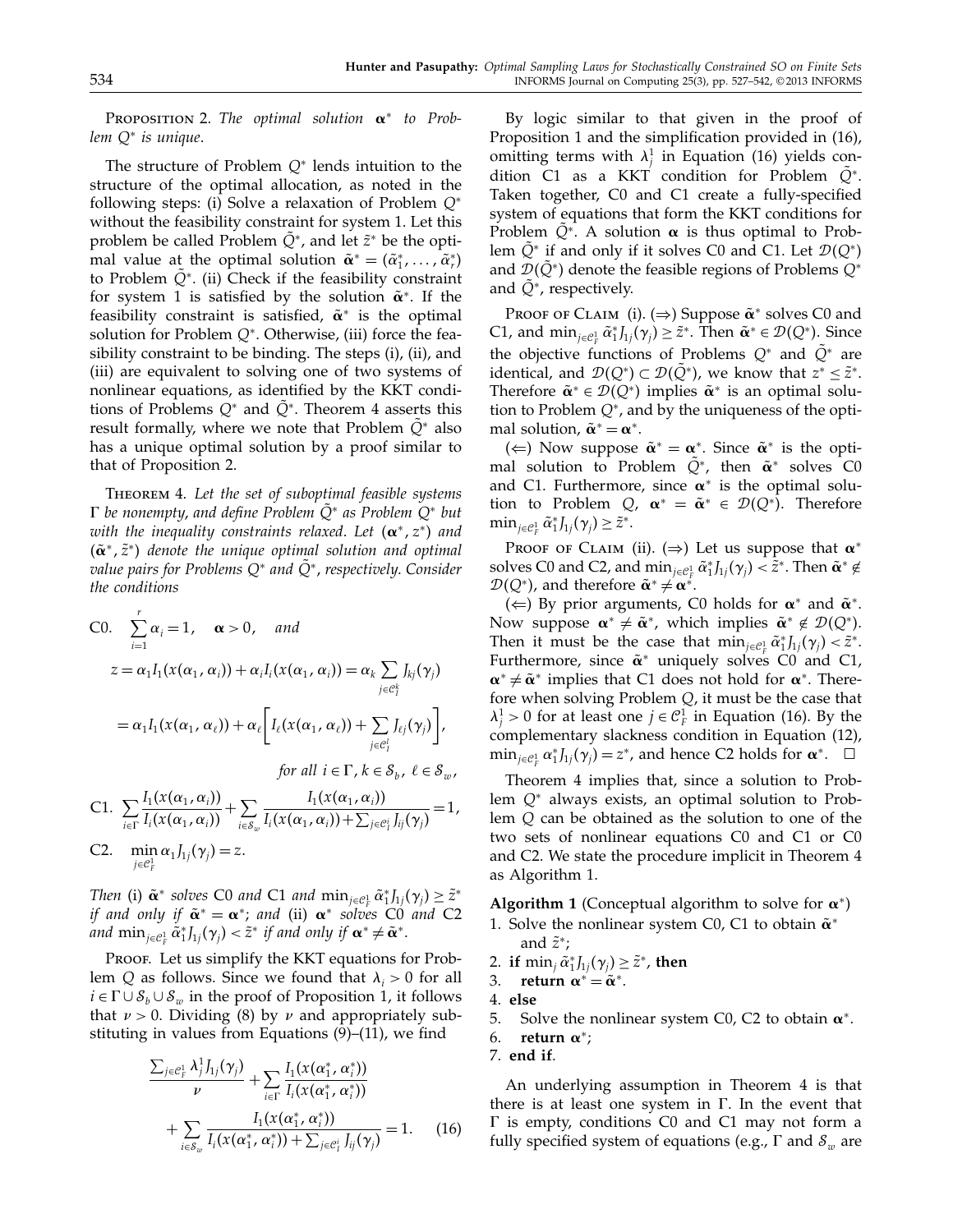| Table 2  | <b>Means and Variances for Example 1</b> |                |                     |                |  |
|----------|------------------------------------------|----------------|---------------------|----------------|--|
| System i |                                          | $\sigma_{h_i}$ | $g_i$               | $\sigma_{g_i}$ |  |
|          |                                          | 1.0            | $g_1 \in [-1.5, 0)$ | 1.0            |  |
| 2        | 2.0                                      | 1.0            | $-1.0$              | 1.0            |  |
| 3        | 2.0                                      | 1.0            | $-2.0$              | 1.0            |  |

empty), or may not have a solution. In such a case, C0 and C2 provide the optimal allocation. When the sets  $S_b$  and  $S_w$  are empty but  $\Gamma$  is nonempty, Theorem 4 reduces to the results of Glynn and Juneja (2004).

To illustrate the proposed conceptual algorithm, we present Example 1 for the case in which the underlying random variables are iid replicates from a normal distribution.

EXAMPLE 1. Suppose we have  $r = 3$  systems and only one constraint, where the  $H_i$ 's are iid normal $(h_i, \sigma_{h_i}^2)$  random variables and the  $G_i$ 's are iid normal $(g_i, \sigma_{g_i}^2)$  random variables for all  $i \leq r$ . The relevant rate functions for the normal case are

$$
\min_{j \in \mathcal{C}_F^1} \alpha_1 J_{1j}(\gamma_j) = \min_{j \in \mathcal{C}_F^1} \frac{\alpha_1(\gamma_j - g_{1j})^2}{2\sigma_{g_{1j}}^2}, \quad i \in \{1\},
$$
  

$$
\alpha_1 I_1(x(\alpha_1, \alpha_i)) + \alpha_i I_i(x(\alpha_1, \alpha_i)) = \frac{(h_1 - h_i)^2}{2(\sigma_{h_1}^2/\alpha_1 + \sigma_{h_i}^2/\alpha_i)},
$$
  
 $i \in \Gamma,$ 

$$
\alpha_i \sum_{j \in \mathcal{C}_I^i} J_{ij}(\gamma_j) = \alpha_i \sum_{j \in \mathcal{C}_I^i} \frac{(\gamma_j - g_{ij})^2}{2\sigma_{g_{ij}}^2}, \quad i \in \mathcal{S}_b, \text{ and}
$$
  

$$
\alpha_1 I_1(x(\alpha_1, \alpha_i)) + \alpha_i I_i(x(\alpha_1, \alpha_i)) + \alpha_i \sum_{j \in \mathcal{C}_I^i} J_{ij}(\gamma_j)
$$
  

$$
= \frac{(h_1 - h_i)^2}{2(\sigma_{h_1}^2/\alpha_1 + \sigma_{h_i}^2/\alpha_i)} + \alpha_i \sum_{j \in \mathcal{C}_I^i} \frac{(\gamma_j - g_{ij})^2}{2\sigma_{g_{ij}}^2}
$$

for  $i \in \mathcal{S}_w$ . Taking partial derivatives with respect to  $\alpha_i$ , we find

$$
\frac{\partial}{\partial \alpha_1} \Big[ \alpha_1 I_1(x(\alpha_1, \alpha_i)) + \alpha_i I_i(x(\alpha_1, \alpha_i)) \Big] \n= I_1(x(\alpha_1, \alpha_i)) = \frac{(\sigma_{h_1}^2/\alpha_1^2)(h_1 - h_i)^2}{2(\sigma_{h_1}^2/\alpha_1 + \sigma_{h_i}^2/\alpha_i)^2}, \n\frac{\partial}{\partial \alpha_i} \Big[ \alpha_1 I_1(x(\alpha_1, \alpha_i)) + \alpha_i I_i(x(\alpha_1, \alpha_i)) \Big] \n= I_i(x(\alpha_1, \alpha_i)) = \frac{(\sigma_{h_i}^2/\alpha_i^2)(h_1 - h_i)^2}{2(\sigma_{h_1}^2/\alpha_1 + \sigma_{h_i}^2/\alpha_i)^2}.
$$

Let  $\gamma = 0$ , and let the mean and variance of each objective and constraint be as in Table 2.

Note that  $\Gamma = \{2, 3\}$  and  $S_b = S_w = \emptyset$ . Since the allocation to systems in  $\Gamma$  is based on their "scaled distance" from system 1, and systems 2 and 3 are equal



Figure 1  $\qquad$  Graph of  $g_1$  vs. Allocation for the Systems in Example 1



Figure 2 Graph of  $g_1$  vs. Rate of Decay of  $P\{FS\}$  for Example 1

in this respect, we expect that they will receive equal allocation. To demonstrate the effect of the constraint  $g_1$  on the allocation to system 1, we vary  $g_1$  in the interval  $[-1.5, 0)$ . Solving for the optimal allocation as a function of  $g_1$  yields the allocations in Figure 1 and the rate  $z^*$  in Figure 2.

From Figure 1, we deduce that as  $g_1$  becomes farther from  $\gamma = 0$ , system 1 requires a smaller portion of the sample to determine its feasibility. For values of  $g_1$  smaller than  $-1.2872$ , the feasibility of system 1 is no longer binding in this example since the rate function of the feasibility of system 1 is sufficiently large. Therefore the optimal allocation as a function of  $g_1$  does not change for  $g_1 < -1.2872$ . Likewise, in Figure 2, the rate of decay of  $P\{FS\}$ ,  $z^*$ , grows as a function of  $g_1$  until the point  $g_1 = -1.2872$ . For  $g_1 < -1.2873$ , the rate remains constant at  $z^* = 0.3431$ .  $\Box$ 

#### 6. Consistency and Implementation

In practice, the rate functions in Algorithm 1 are unavailable and must be estimated. Therefore with a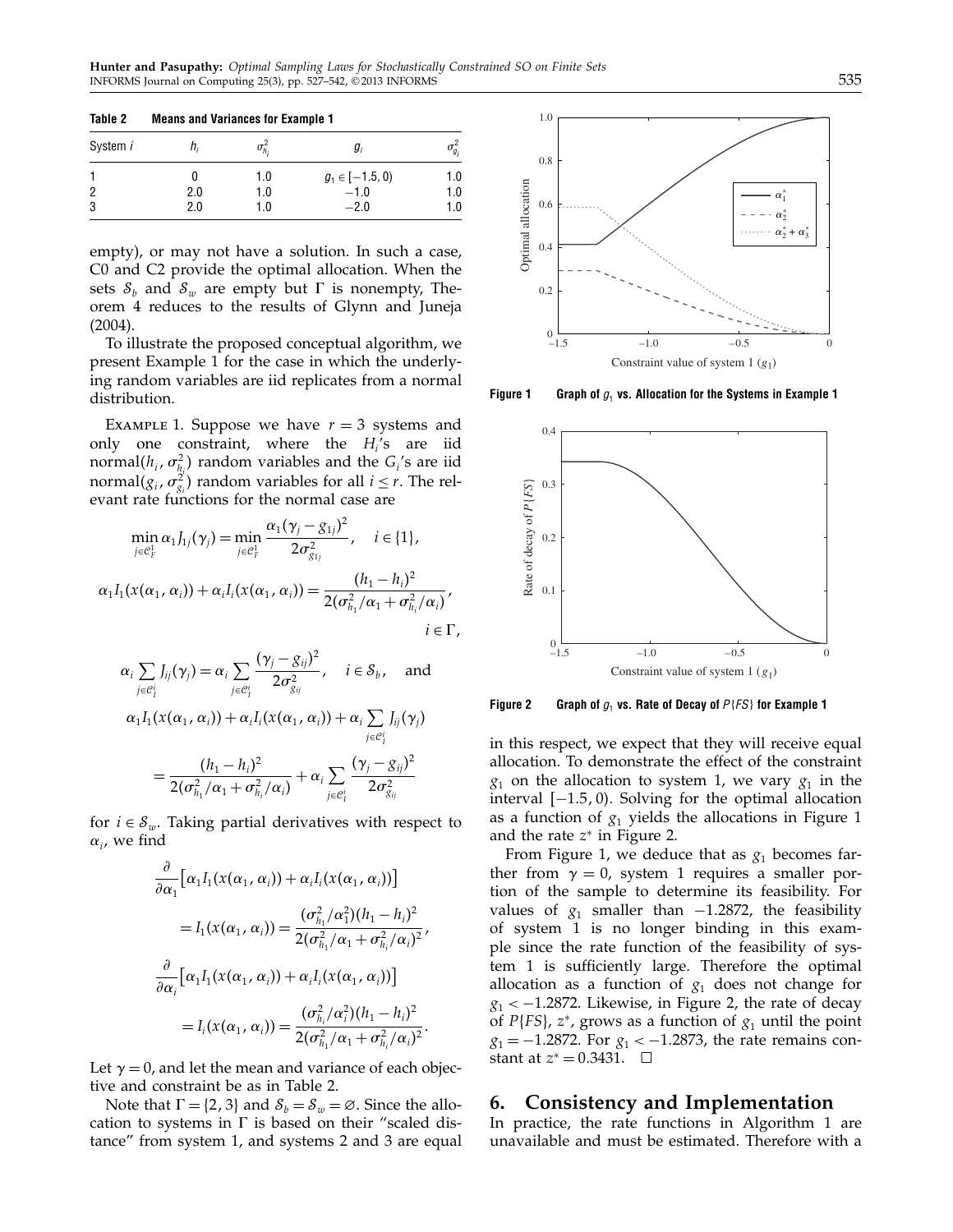view toward implementation, we address consistency of estimators in this section. Specifically, we first show that the important sets,  $\{1\}$ ,  $\Gamma$ ,  $S_b$ ,  $S_w$ ,  $C_F^i$ , and  $\mathcal{C}_I^i$ , can be estimated consistently; that is, they can be identified correctly as simulation effort tends to infinity. Next, we demonstrate that the optimal allocation estimator, identified by using estimated rate functions in Algorithm 1, is a consistent estimator of the true optimal allocation  $\alpha^*$ . These generic consistency results inspire the sequential algorithm presented in §6.2. All proofs for this section appear in the online supplement, §C.

#### 6.1. Generic Consistency Results

To simplify notation, let each system be allocated  $m$  samples, where we explicitly denote the dependence of the estimators on  $m$  in this section. Suppose we have at our disposal consistent estimators  $\hat{I}_i^m(x)$ ,  $\hat{J}_{ij}^m(y)$ ,  $i \leq r$ ,  $j \leq s$ , of the corresponding rate functions  $I_i(x)$ ,  $J_{ij}(y)$ ,  $i \leq r$ ,  $j \leq s$ . Such consistent estimators are easy to construct when the distributional families underlying the true rate functions  $I_i(x)$ ,  $J_{ij}(y)$ ,  $i \leq r$ ,  $j \leq s$ , are known or assumed. For example, suppose  $H_{ik}$ ,  $k = 1, 2, \ldots, m$ , are simulation observations of the objective function of the ith system, assumed to be resulting from a normal distribution with unknown mean  $h_i$  and unknown variance  $\sigma_{h_i}^2$ . The obvious consistent estimator for the rate function  $I_i(x) = (x - h_i)^2 / (2\sigma_{h_i}^2)$  is then  $\hat{I}_i^m(x) =$  $(x-\hat{H}_i)^2/(2\hat{\sigma}_i^2)$ , where  $\hat{H}_i$  and  $\hat{\sigma}_{h_i}$  are the sample mean and sample standard deviation of  $H_{ik}$ ,  $k = 1, 2, \ldots, m$ , respectively. In the more general case where the distributional family is unknown or not assumed, the rate function may be estimated as the Legendre-Fenchel transform (see, e.g., Dembo and Zeitouni 1998, p. 26) of the cumulant generating function estimator

$$
\hat{I}_i^m(x) = \sup_{\theta} (\theta x - \hat{\Lambda}_{H_i}^m(\theta)), \qquad (17)
$$

where  $\hat{\Lambda}_{H_i}^m(\theta) = \log(\frac{1}{m} \sum_{k=1}^m \exp(\theta H_{ik}))$ . In what follows, to preserve generality, our discussion pertains to estimators of the type displayed in (17). By arguments analogous to those in Glynn and Juneja (2004), the estimator in (17) is consistent.

Let  $(\hat{H}_i(m), \hat{G}_{i1}(m), \dots, \hat{G}_{is}(m)) = (\frac{1}{m} \sum_{k=1}^m H_{ik}, \frac{1}{m} \sum_{k=1}^m G_{i1k},$  $\ldots$ ,  $\frac{1}{m} \sum_{k=1}^{m} G_{isk}$  denote the estimators of  $(h_i, g_{i1},$  $\ldots$ ,  $g_{is}$ ). We define the following notation for estimators of all relevant sets for systems  $i \leq r$ .

- $\hat{1}(m) := \arg\min_i \{ \hat{H}_i(m) : \ \hat{G}_{ij}(m) \leq \gamma_j \ \text{ for all } \ j \leq s \}$  is the estimated best feasible system;
- $\hat{\Gamma}(m) \coloneqq \{i: \ \hat{G}_{ij}(m) \leq \gamma_j \ \text{ for all } \ j \leq s, \ i \neq \hat{1}(m) \}$  is the estimated set of suboptimal feasible systems;
- $\hat{\mathcal{S}}_b(m):= \{\dot{i}:~\hat{H}_{\hat{1}(m)}(m)\geq \hat{H}_i(m)~~\text{and}~~\hat{G}_{ij}(m)>\gamma_j~~\text{for}$ some  $j \leq s$  is the estimated set of infeasible, better systems;
- $\hat{\cal S}_w(m) \coloneqq \{i\colon \; \hat{H}_{\hat{1}(m)}(m) \; < \; \hat{H}_i(m) \; \; \text{and} \; \; \hat{G}_{ij}(m) \; > \; \gamma_j \; \; \text{for}$ some  $j \leq s$  is the estimated set of infeasible, worse systems;
- $\hat{\mathcal{C}}_F^i(m) := \{j: \ \hat{G}_{ij}(m) \leq \gamma_j\}$  is the set of constraints on which system  $i$  is estimated feasible;
- $\hat{\mathcal{C}}_i^i(m) := \{j: \ \hat{G}_{ij}(m) > \gamma_j\}$  is the set of constraints on which system  $i$  is estimated infeasible.

Since Assumption 2 implies  $\hat{H}_i(m) \rightarrow h_i$  wp1 and  $\hat{G}_{ij}(m) \rightarrow g_{ij}$  wp1 for all  $i \leq r$  and  $j \leq s$ , and the numbers of systems and constraints are finite, all estimated sets converge to their true counterparts wp1 as  $m \to \infty$ . (See §3.1 for a rigorous definition of the convergence of sets.) Proposition 3 formally states this result.

PROPOSITION 3. Under Assumption 2,  $\hat{1}(m) \rightarrow sys$ tem 1,  $\hat{\Gamma}(m) \to \Gamma$ ,  $\hat{\mathcal{S}}_b(m) \to \mathcal{S}_b$ ,  $\hat{\mathcal{S}}_w(m) \to \mathcal{S}_w$ ,  $\hat{\mathcal{C}}_F^i(m) \to$  $\mathcal{C}_F^i$ , and  $\hat{\mathcal{C}}_I^i(m) \to \mathcal{C}_I^i$  wp1 as  $m \to \infty$ .

Let  $\hat{\alpha}^*(m)$  denote the estimator of the optimal allocation vector  $\alpha^*$  obtained by replacing the rate functions  $I_i(x)$ ,  $J_{ij}(x)$ ,  $i \leq r$ ,  $j \leq s$ , appearing in conditions C0, C1, and C2 with their corresponding estimators  $\hat{I}_i^m(x)$ ,  $\hat{J}_{ij}^m(x)$ ,  $i \leq r$ ,  $j \leq s$ , obtained through sampling, and then using Algorithm 1. Since the search space  $\{\boldsymbol{\alpha} : \sum_{i=1}^r \alpha_i = 1, \alpha_i \geq 0 \text{ for all } i \leq r\}$  is a compact set, and the estimated (consistent) rate functions can be shown to converge uniformly over the search space, it is no surprise that  $\hat{\alpha}^*(m)$  converges to the optimal allocation vector  $\alpha^*$  as  $m \to \infty$  wp1. Theorem 5 formally asserts this result, where the proof is a direct application of results in the stochastic rootfinding literature (see, e.g., Pasupathy and Kim 2011, Theorem 5.7). Before stating Theorem 5, we state two lemmas.

Lemma 1. Suppose Assumption 3 holds. Then there exists  $\epsilon > 0$  such that  $\hat{I}_i^m(x) \to I_i(x)$  as  $m \to \infty$  uniformly in  $x \in [h_{\ell} - \epsilon, h_{\nu} + \epsilon]$  wp1, for all  $i \in \{1\} \cup \Gamma \cup \mathcal{S}_{\nu}$ .

Lemma 2. Let the system of equations C0 and C1 be denoted  $f_1(\boldsymbol{\alpha})$   $=$  0, and let the system of equations C0 and C2 be denoted by  $f_2(\boldsymbol{\alpha}) = 0$ , where  $f_1$  and  $f_2$  are vectorvalued functions with compact support  $\sum_{i=1}^r \alpha_i = 1$ ,  $\alpha \ge 0$ . Let the estimators  $\hat{F}_1^m(\boldsymbol{\alpha})$  and  $\hat{F}_2^m(\boldsymbol{\alpha})$  be the same set of equations as  $f_1(\boldsymbol{\alpha})$  and  $f_2(\boldsymbol{\alpha})$ , respectively, except with all unknown rate functions replaced by their corresponding estimators. If Assumption 3 holds, then the functional sequences  $\hat{F}_1^m(\alpha) \to f_1(\alpha)$  and  $\hat{F}_2^m(\alpha) \to f_2(\alpha)$  uniformly in  $\alpha$  as  $m \rightarrow \infty$  wp1.

Theorem 5. Let the postulates of Lemma 2 hold, and assume  $\Gamma$  is nonempty. Then the empirical estimate of the optimal allocation is consistent; that is,  $\hat{\alpha}^*(m) \rightarrow \alpha^*$  as  $m \rightarrow \infty$  wp1.

In addition to the consistency of  $\hat{\alpha}^*(m)$ , one may ask what minimum sample size guarantees that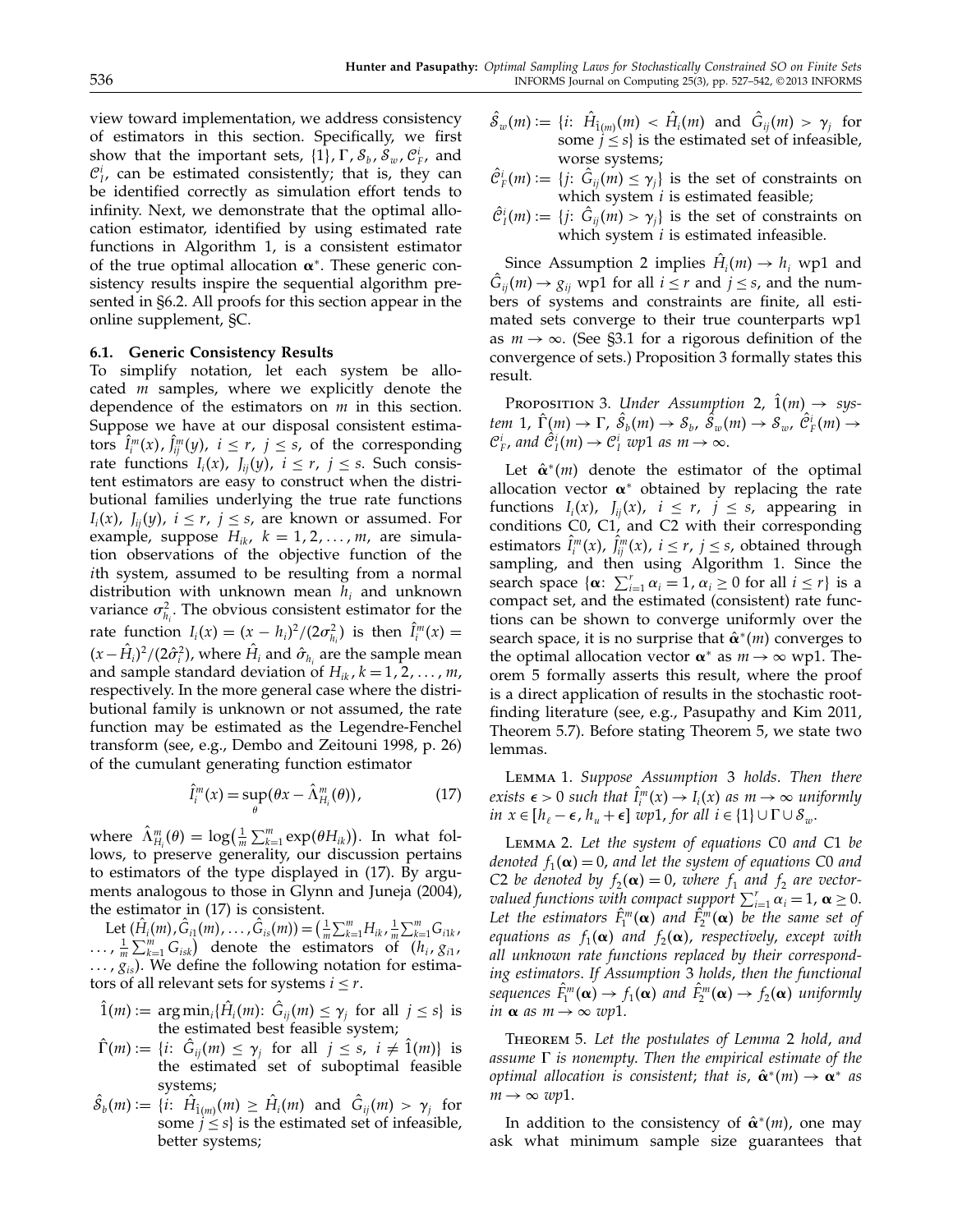$P\{\left|\hat{\boldsymbol{\alpha}}^{*}(m)-\boldsymbol{\alpha}^{*}\right|\leq\epsilon\}\geq1-\beta$  for given  $\epsilon,\beta>0$ . While results of this sort are widely available, they tend to be overly conservative and of limited value from the standpoint of implementation (Pasupathy and Kim 2011).

### 6.2. A Sequential Algorithm for Implementation

We conclude this section with a sequential algorithm that naturally stems from the conceptual algorithm outlined in §5 and the consistent estimator discussed in the previous section. Algorithm 2 formally outlines this procedure, where  $n$  denotes the total simulation budget and  $n_i$  denotes the total sample expended at system i.

Algorithm 2 (Sequential algorithm for implementation)

- **Require:** Number of pilot samples  $\delta_0 > 0$ ; number of samples between allocation vector updates  $\delta$  > 0; and a minimum-sample vector  $\boldsymbol{\epsilon} = {\epsilon_1, \ldots, \epsilon_r} > 0.$
- 1: Initialize: collect  $\delta_0$  samples from each system  $i \leq r$ .
- 2: Set  $n = r\delta_0$ ,  $n_i = \delta_0$ . {Initialize total simulation effort and effort for each system.}
- 3: Update the sample means  $\hat{H}_{i}$ ,  $\hat{G}_{ij}$ , estimated sets  $\hat{1}(n)$ ,  $\hat{\Gamma}(n)$ ,  $\hat{\mathcal{S}}_b(n)$ ,  $\hat{\mathcal{S}}_w(n)$ , and rate function estimators  $\hat{I}^{n_i}_i(x)$ ,  $\hat{J}^{n_i}_{ij}(\gamma_j)$ , for all  $i \leq r$ ,  $j \leq s$ .
- 4: if no systems are estimated feasible, then
- 5: Set  $\hat{\alpha}^*(n) = (1/r, 1/r, ..., 1/r)$ .
- 6: else
- 7: Solve the system C0, C1 using rate function estimators to obtain  $\hat{\tilde{\alpha}}^{*}(n)$  and  $\hat{\tilde{z}}^{*}(n)$ .
- 8: **if** min<sub>j</sub>  $\hat{\tilde{\alpha}}_{\hat{1}}^{*}(n) \hat{J}_{\hat{1}j}^{n_{\hat{1}}}$  $\hat{\tilde z}^*_{\hat 1j}(\gamma_j)\geq \hat{\tilde z}^*(n)$ , then

9:  $\hat{\mathbf{\alpha}}^*(n) = \hat{\tilde{\mathbf{\alpha}}}^*(n).$ 

- 10: else
- 11: Solve the system C0, C2 using rate function estimators to obtain  $\hat{\mathbf{\alpha}}^{*}(n)$ .
- 12: end if
- 13: end if
- 14: Collect one sample at each of the systems  $X_k$ ,  $k = 1, 2, \ldots$ ,  $\delta$ , where the  $X_k$ 's are iid random variates having probability mass function  $\hat{\alpha}^*(n)$ on support  $\{1, 2, ..., r\}$ , and update  $n_{X_k} = n_{X_k} + 1$ . 15: Set  $n = n + \delta$  and update

 $\bar{\mathbf{\alpha}}_n = {\bar{\alpha}}_{1,n}, \ldots, {\bar{\alpha}}_{r,n} = {n_1/n}, n_2/n, \ldots, n_r/n$ .

- 16: if  $\bar{\boldsymbol{\alpha}}_n > \boldsymbol{\epsilon}$ , then
- 17: Set  $\delta^+ = 0$ .
- 18: else
- 19: Collect one sample from each system in the set of systems receiving insufficient sample  $\mathcal{I}_n = \{i: \bar{\alpha}_{i,n} < \epsilon_i\}.$
- 20: Update  $n_i = n_i + 1$  for all  $i \in \mathcal{I}_n$ . Set  $\delta^+ = |\mathcal{I}_n|$ .
- 21: end if
- 22: Set  $n = n + \delta^+$  and go to step 3.

The essential idea in Algorithm 2 is straightforward. At the end of each iteration, the optimal allocation vector is estimated using the estimated rate functions constructed using samples obtained from the various systems. Systems are chosen for sampling in the subsequent iteration by using the estimated optimal allocation vector as the sampling distribution. Since  $\alpha^* > 0$ , the sequential algorithm should sample from each system infinitely often. To ensure systems with small allocations continue to be sampled, we assume knowledge of an "indifference zone" vector  $\epsilon > 0$  such that if the actual proportion of sample expended at each system in Algorithm 2, defined as  $\bar{\mathbf{\alpha}}_n = \{n_1/n, n_2/n, \dots, n_r/n\}$ , falls below  $\epsilon$ , we sample once from each system receiving insufficient sample. All elements of  $\epsilon$  should be "small" relative to  $1/r$ .

In a context where the distributional family underlying the simulation observations is known or assumed, the rate function estimators should be estimated in step 3 accordingly—by simply estimating the distributional parameters appearing within the expression for the rate function. Also, Algorithm 2 provides flexibility on how often the optimal allocation vector is re-estimated through the algorithm parameter  $\delta$ . The choice of the parameter  $\delta$  will depend on the particular problem, and specifically, on how expensive the simulation execution is relative to solving the nonlinear systems in steps 7 and 11. Lastly, Algorithm 2 relies on fully sequential and simultaneous observation of the objective and constraint functions. Deviation from these assumptions renders the present context inapplicable.

### 7. Numerical Examples

To illustrate the proposed allocation, we present the following numerical examples. First, we compare our proposed optimal allocation to the OCBA-CO allocation presented by Lee et al. (2011) under a normality assumption. In this comparison, we use the actual rate functions governing the simulation estimators since our primary objective is to highlight the theoretical differences between the proposed allocation and that of OCBA-CO. While both methods handle multiple constraints, we use the one-constraint case for ease of exposition. Then we present results of the implementation of the sequential estimator outlined in Algorithm 2 when the underlying random variables follow a normal distribution.

### 7.1. Comparison with OCBA-CO

Lee et al. (2011) describe an OCBA framework for simulation budget allocation in the context of constrained SO on finite sets under the assumption of normality. The work by Lee et al. (2011) is the only other asymptotic sample allocation result for constrained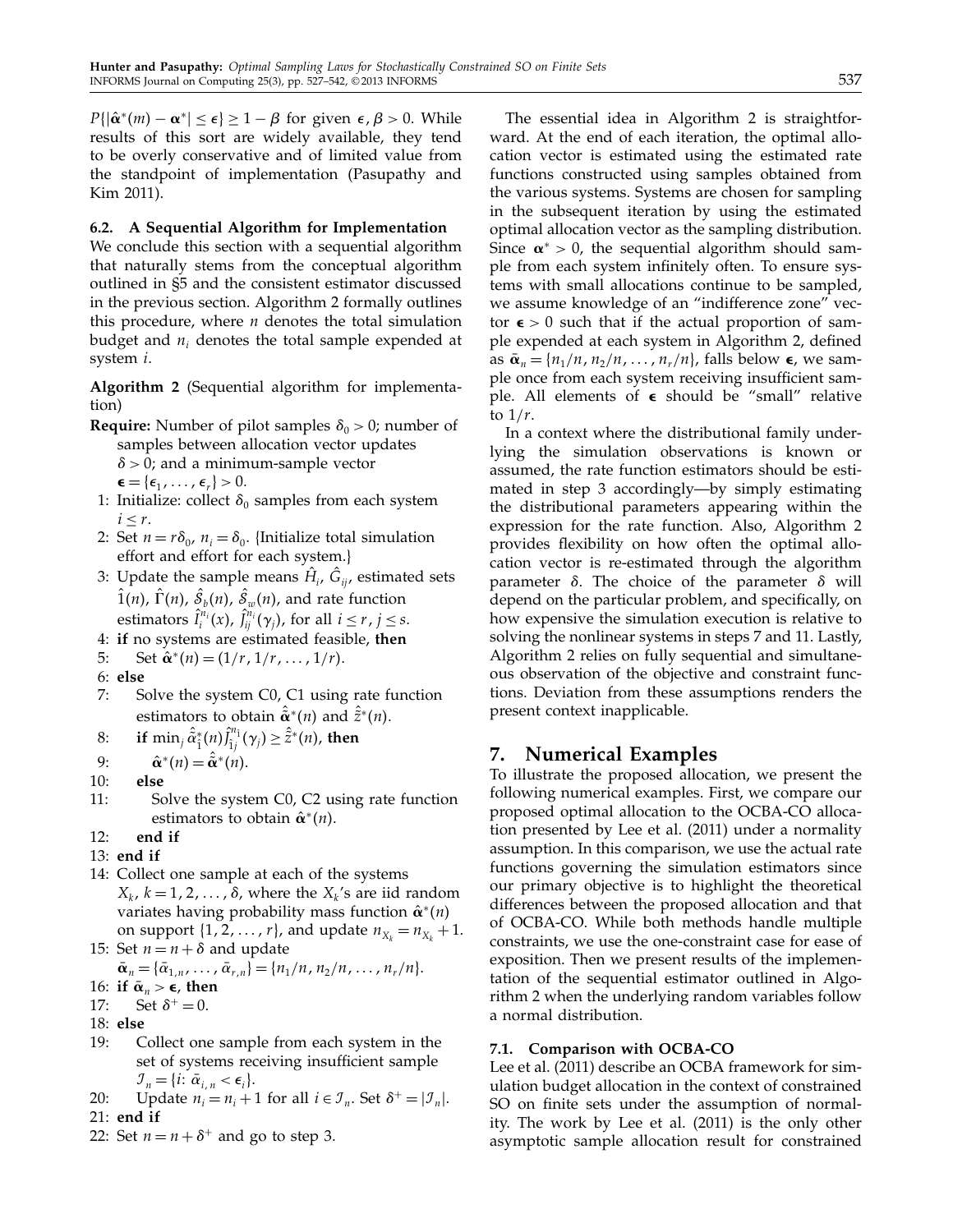simulation optimization on finite sets in the literature. Lee et al. (2011) divide the suboptimal systems into a "feasibility dominance" set and an "optimality dominance" set, defined as

 $S_F$ : the feasibility dominance set,  $S_F = \{i: P\{\hat{G}_i \geq \gamma\}$  $\langle P\{\hat{H}_1 > \hat{H}_i\}, i \neq 1\}$ , and  $S_O$ : the optimality dominance set,  $S_O = \{i: P\{\hat{G}_i \geq \gamma\}$  $\geq P\{\hat{H}_1 > \hat{H}_i\}, i \neq 1\}.$ 

The assumption that  $\alpha_1 \gg \alpha_{i\in S_O}$ , along with an approximation to the probability of correct selection, allows Lee et al. (2011) to write their proposed allocation as

$$
\frac{\alpha_i}{\alpha_k} = \frac{((h_1 - h_k)/\sigma_{h_k})^2 \mathbb{I}_{k \in \mathcal{S}_O} + ((\gamma - g_k)/\sigma_{g_k})^2 \mathbb{I}_{k \in \mathcal{S}_F}}{((h_1 - h_i)/\sigma_{h_i})^2 \mathbb{I}_{i \in \mathcal{S}_O} + ((\gamma - g_i)/\sigma_{g_i})^2 \mathbb{I}_{i \in \mathcal{S}_F}}
$$
  
for all  $i, k = 2, ..., r$ , (18)

where I denotes the indicator variable. In OCBA-CO, only one term in each of the numerator and denominator of the right-hand side of Equation (18) is active at a time. This artifact of the set definitions and the approximations used in OCBA-CO may lead to suboptimal allocations for infeasible and worse systems. The following two examples are designed to highlight the theoretical differences between OCBA-CO and the proposed allocation.

Example 2. Suppose there are two systems and one constraint, with each  $(H_i, G_i)$  iid normally distributed. Let the means and variances be as given in Table 3, and let  $\gamma = 0$ .

Note the following features of this example: (i) since system 2 belongs to  $S_{\text{o}}$  for large enough *n* and  $g_2 \in$  $(0, 1.9]$ , the OCBA-CO allocation to system 2 does not depend on  $g_2$ ; (ii) for all values of  $g_2$ , system 2 is an element of  $\mathcal{S}_w$ , and hence the proposed allocation will change as a function of  $g_2$ ; (iii) system 1 is decidedly feasible ( $g_1 = -10$  and  $\sigma_{g_1} = 1$ ) and does not require much sample for detecting its feasibility. Solving for the optimal allocation as a function of  $g_2$  yields the allocations displayed in Figure 3 and the overall rate of decay of  $P\{FS\}$  displayed in Figure 4. From the proposed optimal allocation in Figure 3, the allocation to system 2 should not remain constant as a function of  $g_2$ . In fact, for certain values of  $g_2$ , we give nearly all of the sample to system 2.  $\Box$ 

Example 3. We retain the two systems from Example 2, except we fix  $g_2 = 1.6$  and vary  $\sigma_{h_1}^2$  in the interval  $[0.2, 4]$  to explore the allocation to system 1 as a

Table 3 Means and Variances for Example 2

| System i | H;  | h.  | $g_i$              | $g_i$ |
|----------|-----|-----|--------------------|-------|
|          |     | 2.0 | $-10.0$            | 1.0   |
| 2        | 2.0 | 1.0 | $g_2 \in (0, 1.9]$ | 1.0   |



Figure 3  $\qquad$  Graph of  $g_{\scriptscriptstyle 2}$  vs. Allocation for the Systems in Example 2



Figure 4  $\;\;\;\;$  Graph of  $g_{\scriptscriptstyle 2}$  vs. Rate of Decay of  $\mathit{P} \{FS\}$  for the Systems in Example 2

function of  $\sigma_{h_1}$ . Solving for the optimal allocation as a function of  $\sigma_{h_1}^2$  yields the allocations displayed in Figure 5 and the achieved rate of decay of  $P\{FS\}$  displayed in Figure 6.

From Figure 5, the proposed allocation to system 1 increases slightly at first, and then decreases to a very low, steady allocation from approximately  $\sigma_{h_1}^2 = 1.5$ onwards. The steady allocation occurs because we require only a minimal sample size allocated to system 1 to determine its feasibility. However, as a result of the  $\alpha_1 \gg \alpha_i$  assumption, the OCBA-CO allocation constantly increases as  $\sigma_{h_1}^2$  increases. In Figure 6, while the proposed allocation achieves a rate of decay that remains constant as  $\sigma_{h_1}^2$  increases beyond approximately  $\sigma_{h_1}^2 = 1.5$ , the rate of decay of  $P\{FS\}$  for the OCBA-CO allocation continues to decrease as a function of  $\sigma_{h_1}^2$ . In this scenario, the OCBA-CO allocation does not exploit the fact that when optimality is difficult to determine based on the objective,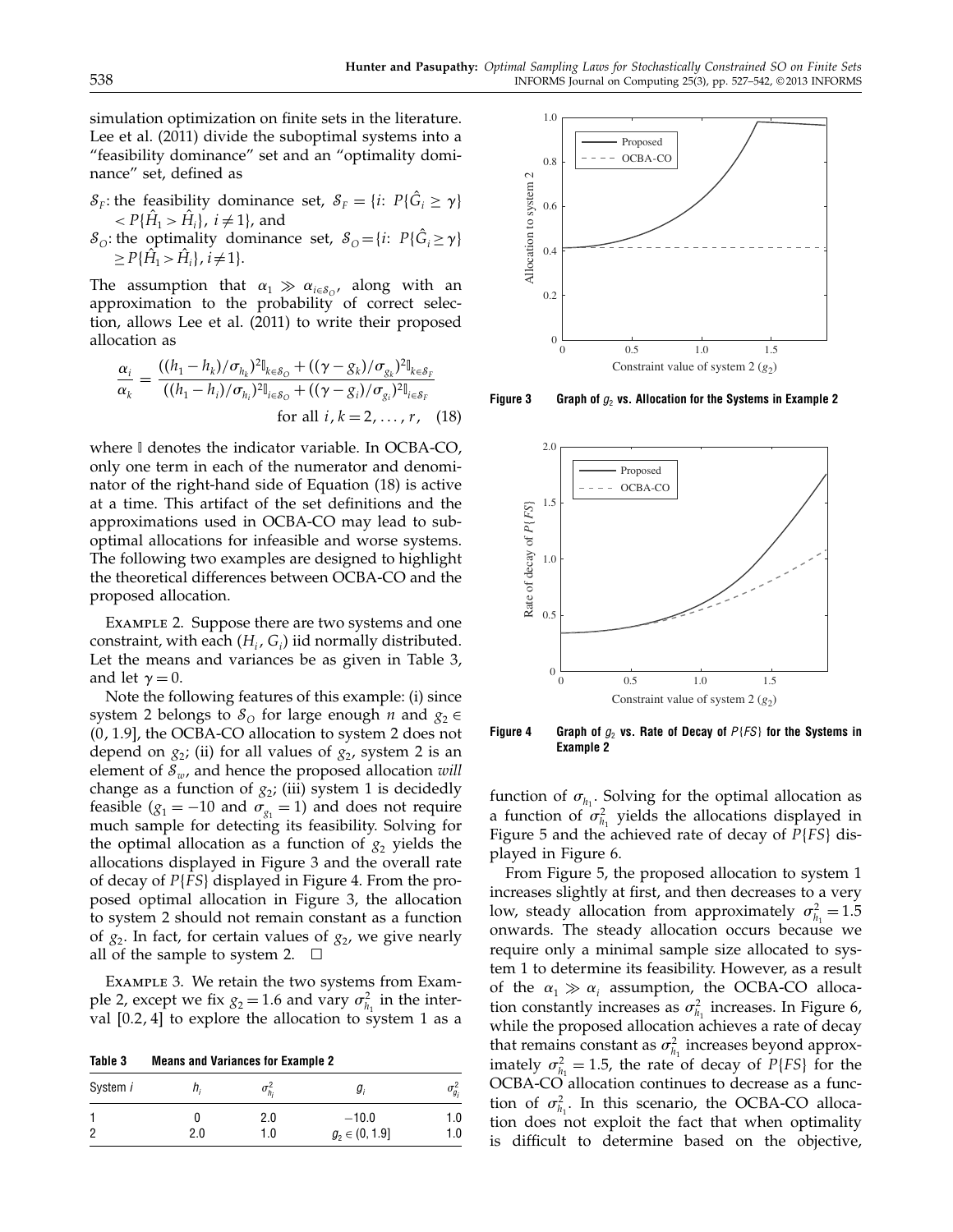

Figure 5  $\qquad$  Graph of  $\sigma _{{h_{1}}}^{2}$  vs. Allocation for the Systems in Example 3



Figure 6 Graph of  $\sigma_{h_1}^2$  vs. Rate of Decay of  $P\{FS\}$  for the Systems in Example 3

a more efficient allocation can be achieved based on feasibility.  $\square$ 

#### 7.2. Implementation of the Sequential Algorithm

We now present two examples of the implementation of the sequential Algorithm 2. In the first example, we calculate 500 sample paths of the sequential algorithm for one Problem  $P$  (see §1.2) to show the variability in convergence across sample paths. In the second, we calculate one sample path of the sequential algorithm for each of 500 Problems P to show variability in convergence across problem instances.

Example 4 (Normal: 500 Sample Paths of One PROBLEM  $P$ ). Suppose that for each system  $i$  and constraint  $j$ , we may obtain iid replicates of the random variables  $H_i$  and  $G_{ij}$ , where  $H_i$  has distribution normal $(h_i, \sigma_{h_i}^2)$  and  $G_{ij}$  has distribution normal $(g_{ij},\sigma^2_{g_{ij}})$ . We use the sequential Algorithm 2 to solve the Problem P for five systems in the presence of two constraints,  $\gamma_1 = \gamma_2 = 0$ , using algorithm

Table 4 Means for Example 4,  $z^* = 0.1113$ 

| Set              | $\alpha_i^*$ | n,        | $g_{i1}$  | $g_{i2}$  |
|------------------|--------------|-----------|-----------|-----------|
| ${\mathcal S}_h$ | 0.3526       | $-2.0127$ | 0.7946    | $-0.8223$ |
| Svstem 1         | 0.1835       | $-1.3651$ | $-1.3272$ | $-1.2408$ |
| ${\mathcal S}_w$ | 0.3407       | $-0.3887$ | 0.3792    | 0.4194    |
| ${\mathcal S}_w$ | 0.1078       | $-0.3909$ | $-0.1299$ | 1.2115    |
| Г                | 0.0154       | 2.5915    | $-0.9288$ | $-1.4952$ |
|                  |              |           |           |           |

parameters of initial sample size  $\delta_0 = 20$ , sample size between estimated optimal allocation updates  $\delta = 20$ , and minimum-sample parameter  $\epsilon_i = 10^{-6}$  for all  $i \leq r$ . Randomly generated means for the five systems are given in Table 4, where  $\sigma_{h_i}^2 = \sigma_{g_{i1}}^2 = \sigma_{g_{i2}}^2 = 1$  for all  $i \leq r$ ,  $j \leq s$ .

Figure 7 displays the 90th, 75th, 50th, 25th, and 10th sample percentiles of the optimality gap in the rate of decay of the  $P\{FS\}$  of the sampling algorithm,  $z^* - z(\bar{\boldsymbol{\alpha}}_n)$ , calculated across 500 sample paths. Since  $z^*$  is the fixed optimal rate of decay of the  $P\{FS\}$ for the Problem P specified in Table 4, the optimality gap is necessarily positive. Figure 7 also displays the optimality gap for equal allocation, which remains fixed across all  $n$ . As expected, the optimality gap for Algorithm 2 appears to converge to near zero, with 90 percent of sample paths achieving a faster rate of decay of  $P\{FS\}$  than equal allocation by sample size  $n = 300. \quad \Box$ 

Example 5 (Normal: One Sample Path of Each OF  $500$  Problems P). Now suppose we have  $500$  randomly generated problems like the one presented in Example 4. For one sample path of each of these 500 problems, we calculate the sample quantiles of the optimality gap. This example is intended to provide support for the robustness of the convergence across different problem scenarios.

We retain the values of the algorithm parameters  $\delta_0$ ,  $\delta$ , and  $\epsilon$  from the previous example, and let the constraints  $\gamma_1 = \gamma_2 = 0$ . Each Problem P was created by uniformly and independently generating objective values  $h_i$ ,  $i \leq 5$ , in the interval  $[-3, 3]$ . To ensure the



Figure 7 Sample Distribution of the Optimality Gap for Example 4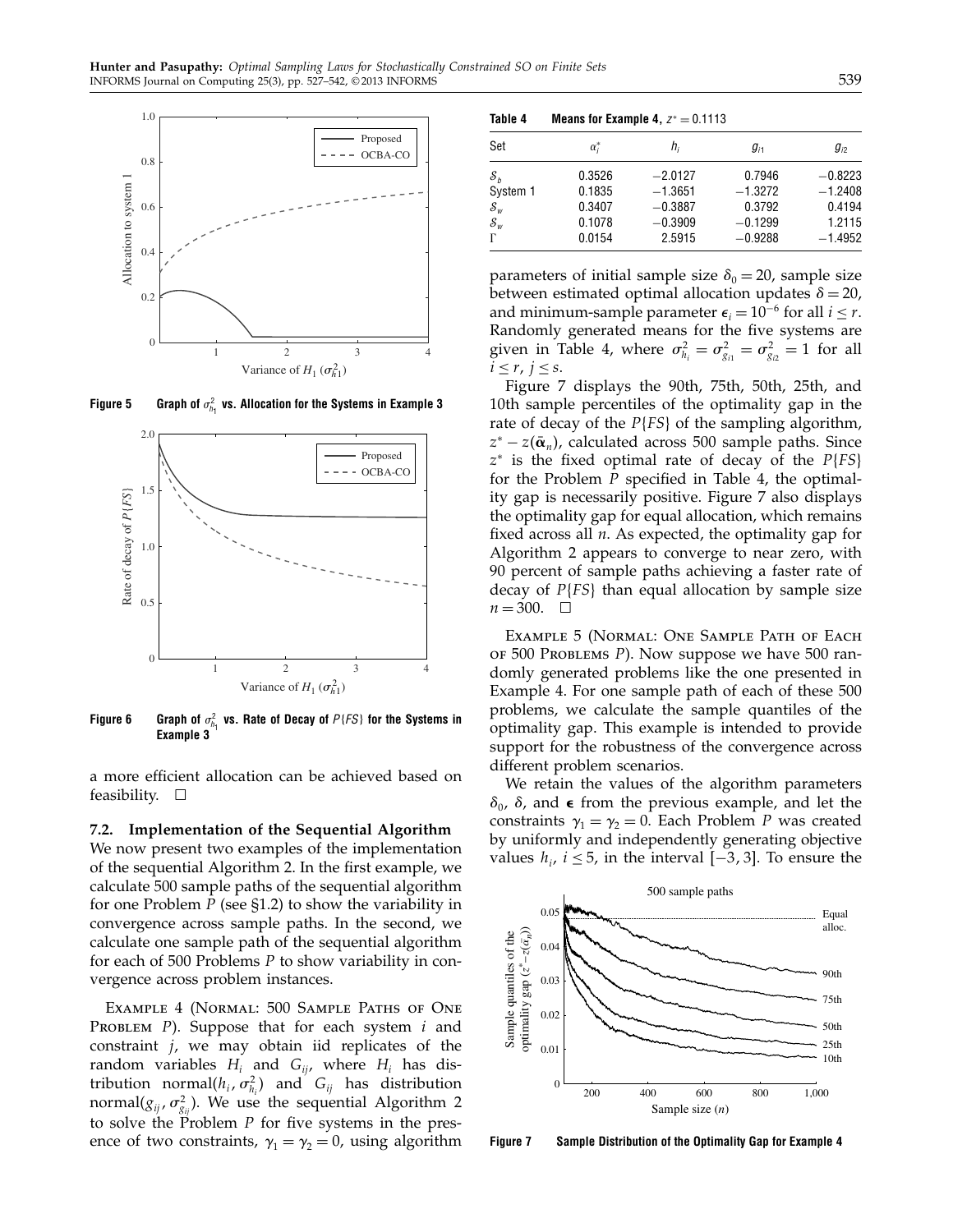

Figure 8 Sample Distribution of the Optimality Gap for Example 5

existence of system 1 and nonempty  $\Gamma$ , two of the five systems had both of their constraint values  $g_{ii}$ ,  $j \leq 2$ , independently and uniformly generated in the interval  $[-3, 0]$ , which is the feasible region. The constraint values  $g_{ii}$ ,  $j \leq 2$ , for all other systems were generated in the interval  $[-3, 3]$ . As in the previous example, all variances equal one. To ensure numerically distinguishable systems and constraints in the context of the scaling of these problems, we ensured  $|h_1 - h_i| > 0.05$  and  $|g_{ij} - \gamma_j| > 0.05$  for all  $i \le 5$ ,  $j \le 2$ .

Figure 8 shows the 90th, 75th, and 50th sample percentiles of the optimality gap,  $z^* - z(\bar{\boldsymbol{\alpha}}_n)$ , as a function of sample size  $n$  for equal allocation and for the sequential Algorithm 2. The sample paths appear to converge across a variety of problems.  $\Box$ 

Preliminary results with regard to implementation in the context of Bernoulli random variables indicates that, at least for the random problems we tested, there is a large initial variance in the optimality gap of Algorithm 2 across sample paths. This finding is consistent with that of Broadie et al. (2007), who find that a modified version of the algorithm provided in Glynn and Juneja (2004) is highly sensitive to initial sample size in the context of exponential random variables. We suspect that this sensitivity occurs because for some problem instances, even small error in estimating  $\alpha^*$  yields a highly suboptimal true rate of convergence due to a steep gradient of the rate function. Further investigation of this phenomenon is a topic of future research.

### 8. Remarks on the Independence Assumption

Throughout this paper, we have assumed independence of the objective and constraint function estimators obtained from the simulation. This scenario naturally arises in the context of a single normally distributed performance measure where the mean is the objective and the variance is used as a constraint. Additional examples appear in Lee et al. (2010), where independence between the performance measures is assumed in the context of multiobjective models. However, we acknowledge that such scenarios are relatively uncommon. In this section, we provide a relaxation of the independence assumption and a discussion of the scope of our results.

#### 8.1. Asymptotic Independence

To see that the independence assumption, Assumption 1(2), may be relaxed, note that we require independence only to analyze the rate function of  $P\{FS_i\}$ in §4. Under Assumption 1,

$$
P\{FS_i\} = P\{\hat{H}_i \le \hat{H}_1\} \prod_{j=1}^s P\{\hat{G}_{ij} \le \gamma_j\} \prod_{j=1}^s P\{\hat{G}_{1j} \le \gamma_j\}, \quad (19)
$$

which directly results in the rate function for the  $P{FS<sub>i</sub>}$  presented in Equation (3) and the final result in Theorem 2. However, to arrive at the rate function presented in Theorem 2, we do not actually require (19). We require only that

$$
\lim_{n \to \infty} \frac{1}{n} \log P\{FS_i\}
$$
\n
$$
= \lim_{n \to \infty} \frac{1}{n} \log P\{\hat{H}_i \le \hat{H}_1\} + \sum_{j=1}^s \lim_{n \to \infty} \frac{1}{n} \log P\{\hat{G}_{ij} \le \gamma_j\}
$$
\n
$$
+ \lim_{n \to \infty} \frac{1}{n} \log P\{\bigcap_{j=1}^s \hat{G}_{1j} \le \gamma_j\}.
$$

Thus, in the limit, we require the random variables to behave *as if* they were independent.

Toward mitigating the stringency of the independence assumption, we define a less-stringent type of independence which we call asymptotic independence. For a sequence of events  $A_n$  and  $B_n$ , define  $c_n = P\{A_n \cap B_n\} / (P\{A_n\} P\{B_n\})$ , where  $P\{A_n\} > 0$ ,  $P{B_n} > 0$  for all *n*. Then by definition  $P{A_n \cap B_n} =$  $c_n P\{A_n\} P\{B_n\}$ , and supposing all relevant limits exist,  $\mathbf{l}$ 1

$$
\lim_{n \to \infty} \frac{1}{n} \log P\{A_n \cap B_n\}
$$
  
= 
$$
\lim_{n \to \infty} \frac{1}{n} \log c_n + \lim_{n \to \infty} \frac{1}{n} \log P\{A_n\} + \lim_{n \to \infty} \frac{1}{n} \log P\{B_n\}.
$$

From this argument, the conditions for asymptotic independence become clear: we require that  $\lim_{n\to\infty}\frac{1}{n}\log c_n=0$ . The following definition states this requirement formally and can easily be extended to consider more than two events.

DEFINITION 1. Let  $A_n$  and  $B_n$  be events such that  $P{A_n} > 0$  and  $P{B_n} > 0$  for all *n*,  $P{A_n} \rightarrow 0$ , and  $P{B_n}$  $\rightarrow$  0 or  $P\{B_n\}$   $\rightarrow$  1. Then  $A_n$  and  $B_n$  exhibit asymptotic independence if

$$
\lim_{n\to\infty}\frac{1}{n}\log[P\{A_n\cap B_n\}/(P\{A_n\}P\{B_n\})]=0.
$$

To the best of our knowledge, this type of independence has not been explicitly defined in the setting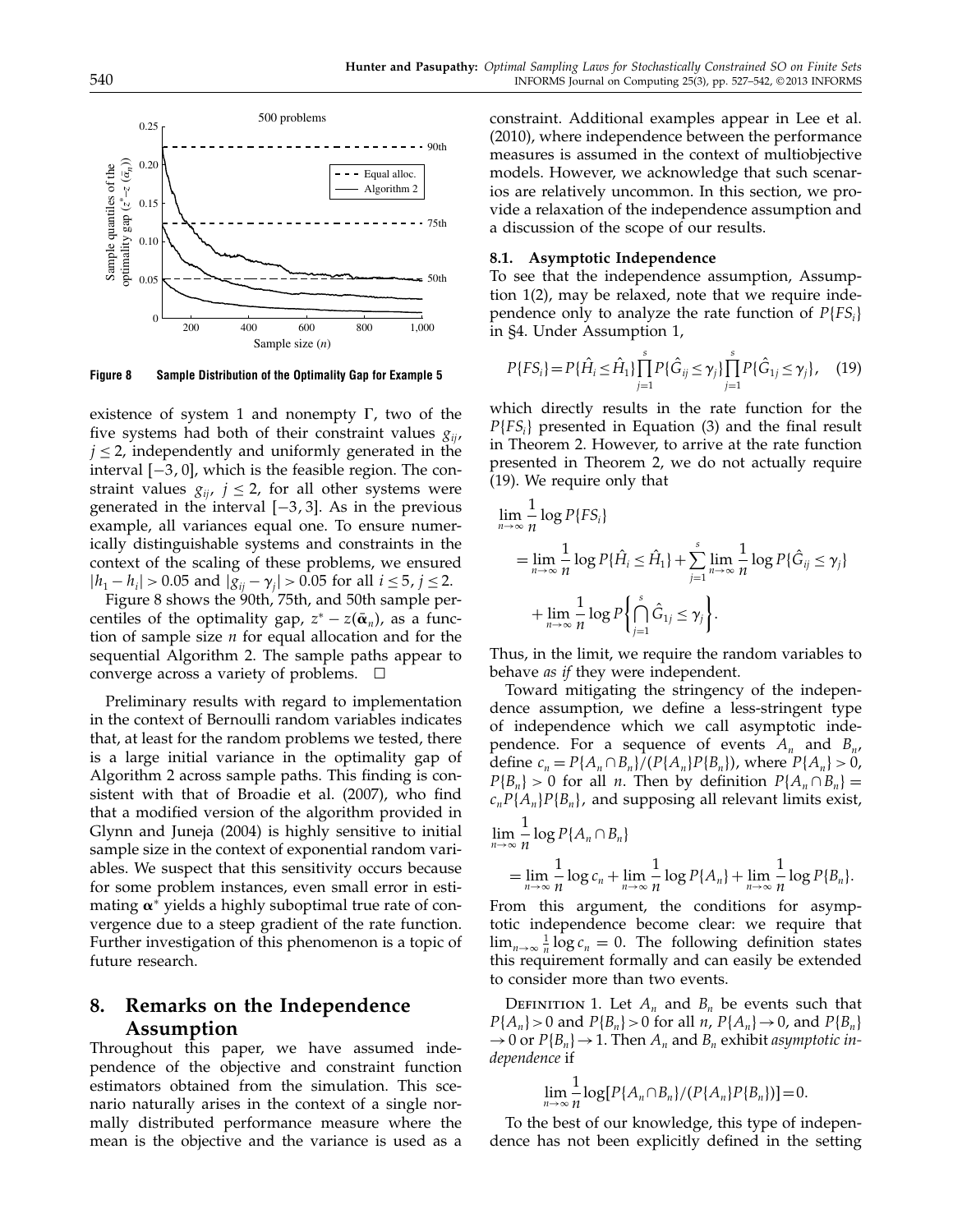of sample means. However, similar concepts exist in the context of extreme values (see, e.g., Resnick 2008, p. 290ff). The following example explores one type of asymptotic independence for bivariate normal distributions.

EXAMPLE 6. For  $k = 1, \ldots, n$ , let  $(X_k, Y_k)$  be iid copies from a bivariate normal distribution with mean  $(0, 0)$ , variances equal to 1, and correlation  $|\rho| < 1$ . Then for  $\bar{X} = \frac{1}{n} \sum_{k=1}^{n} X_k$  and  $\bar{Y} = \frac{1}{n} \sum_{k=1}^{n} Y_k$ , consider  $P{\{\bar{X} > a\}}$  and  $P{\{\bar{Y} > b\}}$  for some  $a > 0$  and  $b < 0$ , where *a*, *b* <  $\infty$  and  $\rho \ge 0$ . Since  $\rho$  is nonnegative,  $P\{(X > a) \cap \}$  $(Y > b)$ }  $\geq P\{X > a\}P\{Y > b\}$ , and therefore  $c_n \geq 1$ . Let  $b < 0$ . Then  $P\{Y > b\} \rightarrow 1$ , and since

$$
c_n = \underbrace{\frac{P\{(\bar{X} > a) \cap (\bar{Y} > b)\}}{P\{\bar{X} > a\}}}_{\leq 1} \underbrace{\frac{1}{P\{\bar{Y} > b\}}}{\frac{1}{\rightarrow 1}},
$$

 $\limsup c_n \leq 1$ . Since  $c_n \geq 1$  and  $\limsup c_n \leq 1$ , then  $\lim_{n\to\infty} c_n = 1$  and  $\lim_{n\to\infty} \frac{1}{n} \log c_n = 0.$   $\Box$ 

From this analysis, we may deduce that for the two events  $A_n$  and  $B_n$ , negative correlation results in  $c_n \leq 1$ , which *increases* the rate function over what is observed in the independent case. Likewise, positive correlation results in  $c_n \geq 1$  which *decreases* the rate function below what is observed in the independent case. The interaction between correlation and the rate function becomes more complex as we consider more than two events, as in the case of  $P\{FS_i\}$  with multiple constraints. In the next section, we discuss the scope of these results when the asymptotic independence assumption is not satisfied.

#### 8.2. Scope of Results

One may ask, how do the results derived in this paper apply to contexts in which independence between objective and constraint function estimators cannot be guaranteed? To obtain useful results on sampling in the context of our problem statement, we argue that one must assume (i) the objective and constraint function estimators are independent, (ii) the nature of the distributions underlying the estimators are known, or (iii) the number of systems tends to infinity. While theoretically valuable, a characterization of the optimal allocation without such assumptions would have limited practical value due to its abstract nature and issues regarding implementation. As such, sampling frameworks derived under one of these assumptions should be seen as an approximate guide to simulation allocation obtained through the analysis of an imperfect but tractable model.

This paper relies on (i) to make the first strides on the question of efficient sampling within stochastically constrained SO on finite sets. Ongoing research is focused on (ii) and (iii), that is, deriving analogous results by making a distributional assumption



Figure 9 Sample Quantiles of the Optimality Gap as a Function of Correlation Using the True Optimal Allocation Under the Assumption of Bivariate Normality from Hunter et al. (2011)

and by sending the number of systems to infinity. While it is difficult to make statements on the effect of correlation under the general terms of this paper, work on (ii) appearing in Hunter (2011) and Hunter et al. (2011) indicates that, under the assumption of bivariate normality, dependence indeed affects the optimal allocation policy. However, the effect of correlation may be "small enough" to matter little during implementation. As evidence, we present Figure 9 to show the effect of correlation in the bivariate normal case. In this figure, let  $z(\alpha^*)$  denote the true optimal rate of decay with correlation under the assumption of bivariate normality. For 100-five-system, oneconstraint Problems P, generated in a manner similar to the systems in Example 5, Figure 9 shows the sample quantiles of the true optimality gap for the independent model as a function of correlation. The 50th sample quantile of the optimality gap of equal allocation is also shown. For simplicity, at each correlation value, all systems in a randomly generated Problem P have the same correlation between the objective and constraint function.

We present these preliminary results to demonstrate that, even when correlation is present, using the independent model may still result in significant gains over equal allocation. Further analysis of the effect of correlation on the optimal allocation is beyond the scope of this paper.

9. Summary and Concluding Remarks The constrained SO problem on finite sets is an important SO variation about which little is currently known. Questions surrounding the relationship between sampling and error-probability decay, sampling rates to ensure optimal convergence to the correct solution, and minimum sample size rules that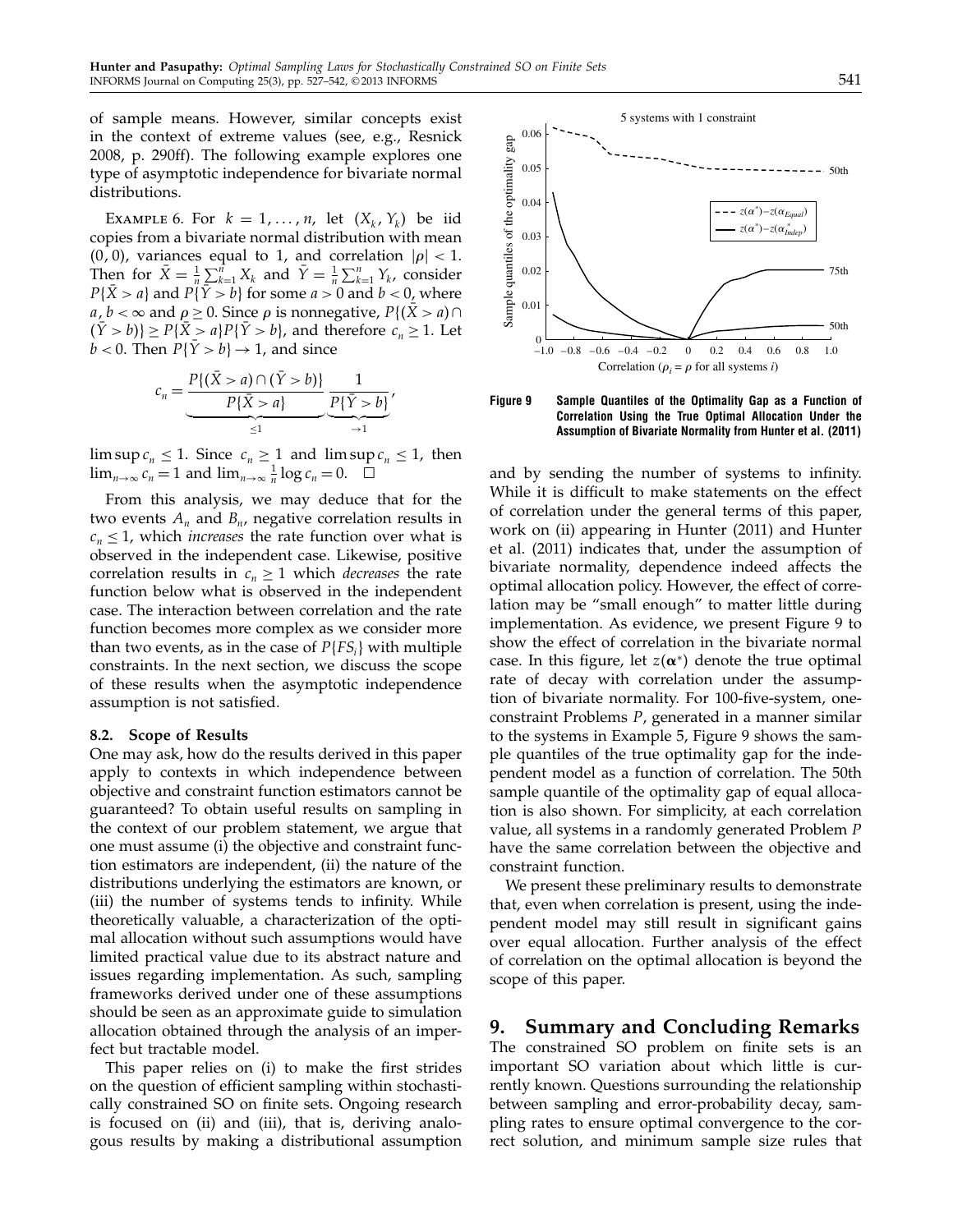probabilistically guarantee attainment of the correct solution remain largely unexplored. Following recent work by Glynn and Juneja (2004) and Szechtman and Yücesan (2008), we take the first steps toward answering these questions.

To identify the relationship between sampling and error-probability decay, we divide the competing systems into four sets. Such strategic division facilitates expressing the rate function of the probability of false selection as the minimum of rate functions over these four sets. Finding the optimal sampling allocation then reduces to solving one of two nonlinear systems of equations.

We re-emphasize a point relating to implementation. In settings where the underlying distributions of the simulation observations is known or assumed, the rate function estimators used within the sequential algorithm should reflect the rate function of the known or assumed distributions, in contrast to estimating the rate functions generically through the Legendre-Fenchel transform. In settings where the underlying distribution is not known or assumed, estimating the underlying rate function using a Taylor's series approximation up to a few terms might prove a viable alternative.

#### Supplemental Material

Supplemental material to this paper is available at http://dx .doi.org/10.1287/ijoc.1120.0519.

#### Acknowledgments

The authors were supported in part by the Office of Naval Research [Grants N000140810066, N000140910997, and N000141110065]. The first author was also supported in part by National Science Foundation [Grants CMMI 0758441 and CMMI 0800688].

#### References

- Andradóttir S (2006) An overview of simulation optimization via random search. Henderson SG, Nelson BL, eds. Simulation, Handbooks in Oper. Res. and Management Sci. (Elsevier), 617–631.
- Andradóttir S, Kim S-H (2010) Fully sequential procedures for comparing constrained systems via simulation. Naval Res. Logist. 57:403–421.
- Batur D, Kim S-H (2010) Finding feasible systems in the presence of constraints on multiple performance measures. ACM Trans. Model. Comput. Simulation 20(13):1–26.
- Boyd S, Vandenberghe L (2004) Convex Optimization (Cambridge University Press, New York).
- Branke J, Chick SE, Schmidt C (2007) Selecting a selection procedure. Management Sci. 53(12):1916–1932.
- Broadie M, Han M, Zeevi A (2007) Implications of heavy tails on simulation-based ordinal optimization. Proc. 2007 Winter Simulation Conf. (IEEE Press, Piscataway, NJ), 439–447.
- Bucklew JA (2003) Introduction to Rare Event Simulation. Springer Series in Statistics (Springer, New York).
- Chen C-H, Lin J, Yücesan E, Chick SE (2000) Simulation budget allocation for further enhancing the efficiency of ordinal optimization. Discrete Event Dynam. Systems 10:251–270.
- Dembo A, Zeitouni O (1998) Large Deviations Techniques and Applications, 2nd ed. (Springer, New York).
- Glynn PW, Juneja S (2004) A large deviations perspective on ordinal optimization. Proc. 2004 Winter Simulation Conf. (IEEE Press, Piscataway, NJ), 577–585.
- Glynn PW, Juneja S (2006) Ordinal optimization: A large deviations perspective. Working Paper Series, Indian School of Business. Accessed August 7, 2012, http://www.isb.edu/faculty/ Working\_Papers\_pdfs/Ordinal\_Optimization.pdf.
- Hunter SR (2011) Sampling laws for stochastically constrained simulation optimization on finite sets. Ph.D. thesis, Virginia Tech, Blacksburg, Virginia.
- Hunter SR, Pujowidianto NA, Chen C-H, Lee LH, Pasupathy R, Yap CM (2011) Optimal sampling laws for stochastically constrained simulation optimization on finite sets: The bivariate normal case. Proc. 2011 Winter Simulation Conf. (IEEE Press, Piscataway, NJ), 4294–4302.
- Kim S-H, Nelson BL (2006) Selecting the best system. Henderson SG, Nelson BL, eds. Simulation, Vol. 13. Handbooks in Oper. Res. and Management Sci. (Elsevier, Amstrdam, The Nethrlands), 501–534.
- Lee LH, Chew EP, Teng S, Goldsman D (2010) Finding the nondominated pareto set for multiobjective simulation models. IIE Trans. 42(9):656–674.
- Lee LH, Pujowidianto NA, Li L-W, Chen C-H, Yap CM (2011) Approximate simulation budget allocation for selecting the best design in the presence of stochastic constraints. IEEE Trans. Automatic Control. Forthcoming.
- Ólafsson S, Kim J (2002) Simulation optimization. Proc. 2002 Winter Simulation Conf. (IEEE Press, Piscataway, NJ), 79–84.
- Pasupathy R, Henderson SG (2006) A testbed of simulationoptimization problems. Proc. 2006 Winter Simulation Conf. (IEEE Press, Piscataway, NJ).
- Pasupathy R, Henderson SG (2011) SimOpt: A library of simulation optimization problems. Proc. 2011 Winter Simulation Conf. (IEEE Press, Piscataway, NJ).
- Pasupathy R, Kim S (2011) The stochastic root-finding problem: Overview, solutions, and open questions. ACM Trans. Model. Comput. Simulation 21(3):1–23.
- Resnick SI (2008) Extreme Values, Regular Variation, and Point Processes, Springer Series in Oper. Res. and Financial Engrg. (Springer, New York).
- Rudin W (1976) Principles of Mathematical Analysis, International Series in Pure and Applied Mathematics (McGraw-Hill, New York).
- Spall JC (2003) Introduction to Stochastic Search and Optimization (John Wiley & Sons, Hoboken, NJ).
- Szechtman R, Yücesan E (2008) A new perspective on feasibility determination. Proc. 2008 Winter Simulation Conf. (IEEE Press, Piscataway, NJ), 273–280.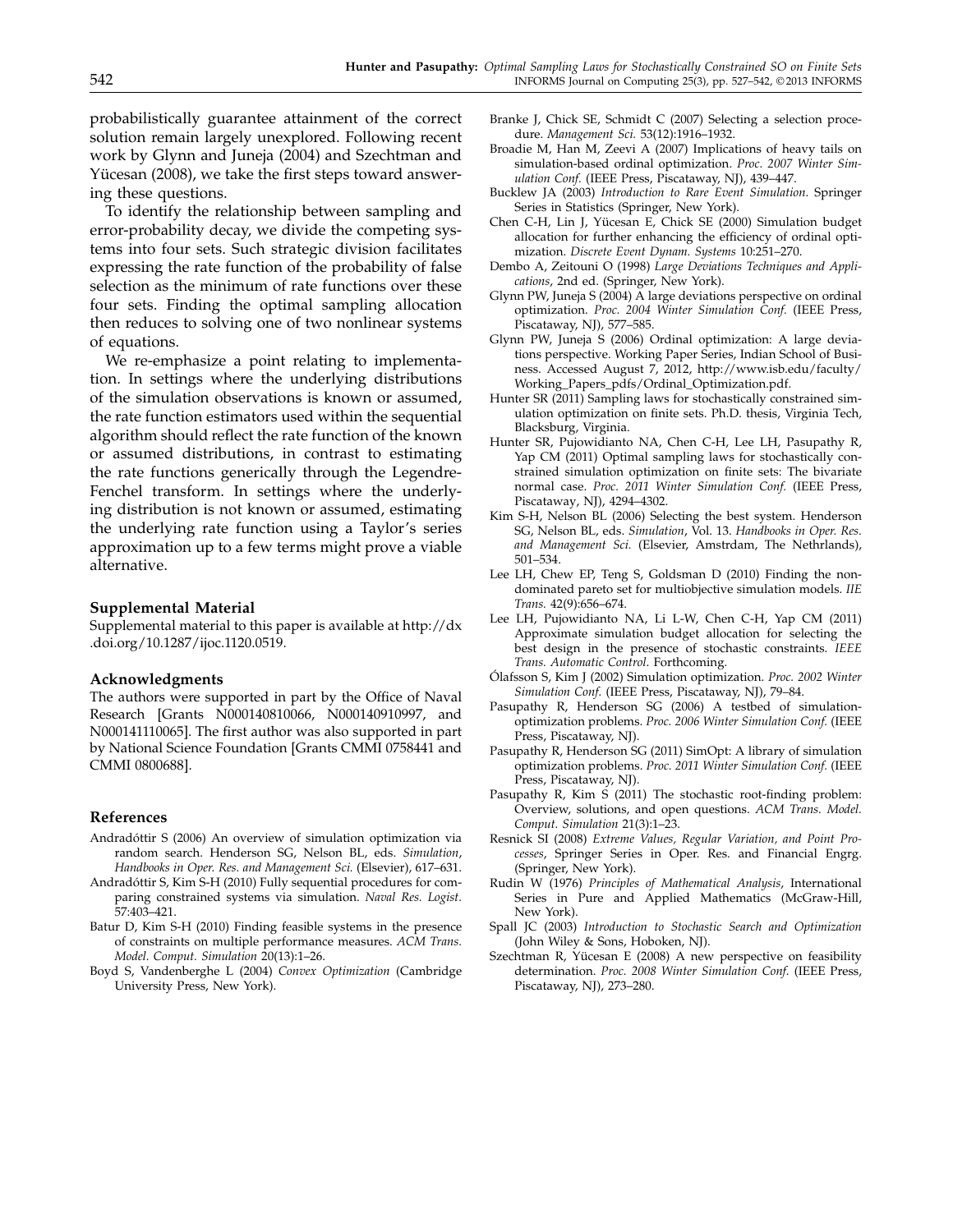# Online Supplement for Optimal Sampling Laws for Stochastically Constrained Simulation Optimization on Finite Sets

Susan R. Hunter

School of Operations Research and Information Engineering, Cornell University, Ithaca, NY 14853, USA, hunter@cornell.edu

Raghu Pasupathy

The Grado Department of Industrial and Systems Engineering, Virginia Tech, Blacksburg, VA 24061, USA, pasupath@vt.edu

### A. Useful Results

**Proposition A.1** (Principle of the slowest term (see, e.g., Ganesh et al., 2004, Lemma 2.1)). Let  $a_i(n), i = 1, 2, ..., k$ , be a finite number of sequences in  $\mathbb{R}^+$ , the set of positive reals. If  $\lim_{n\to\infty}\frac{1}{n}$  $\frac{1}{n} \log a_i(n)$  exists for all i, then  $\lim_{n \to \infty} \frac{1}{n}$  $\frac{1}{n} \log \sum_{i=1}^{k} a_i(n) = \max_i \left( \lim_{n \to \infty} \frac{1}{n} \right)$  $\frac{1}{n} \log a_i(n)$ .

A consequence of the principle of the slowest term, Proposition A.2 states that the slowest among a set of rate functions is equivalent to the rate function of the slowest sequence.

**Proposition A.2.** Let  $a_i(n)$  be defined as in Proposition A.1. If  $\lim_{n\to\infty} \frac{1}{n}$  $\frac{1}{n} \log a_i(n)$  exists for all i, then  $\max_i \lim_{n \to \infty} \frac{1}{n}$  $\frac{1}{n} \log a_i(n) = \lim_{n \to \infty} \frac{1}{n}$  $\frac{1}{n} \log \left( \max_i a_i(n) \right).$ 

*Proof.* The lower bound is  $\max_i \lim_{n \to \infty} \frac{1}{n}$  $\frac{1}{n} \log a_i(n) = \lim_{n \to \infty} \frac{1}{n}$  $\frac{1}{n} \log \sum_{i=1}^{k} a_i(n) \geq \lim_{n \to \infty} \frac{1}{n}$  $\frac{1}{n}$  log max<sub>i</sub>  $a_i(n)$ . The upper bound is  $\lim_{n\to\infty} \frac{1}{n}$  $\frac{1}{n} \log \sum_{i=1}^{k} a_i(n) \leq \lim_{n \to \infty} \frac{1}{n}$  $\frac{1}{n}$  log  $(k \max_i a_i(n)) = \lim_{n \to \infty} \frac{1}{n}$  $\frac{1}{n} \log \max_i a_i(n)$ .

### B. Proof of Proposition 2

*Proof.* Suppose  $\alpha^*$  is not unique. Then there exists another optimal point  $\tilde{\alpha}^*$  such that  $\alpha^* \neq \tilde{\alpha}^*$ , but  $z^* = \check{z}^*$ . We contradict this statement in each of the following cases.

Case 1:  $\alpha_1^* = \alpha_1^*$ . Suppose system 1 receives the same allocation in each of the optimal solutions  $\alpha^*$  and  $\tilde{\alpha}^*$ . Since  $\sum_{i=1}^r \alpha_i^* = \sum_{i=1}^r \tilde{\alpha}_i^* = 1$ , and  $\alpha_1^* = \tilde{\alpha}_1^*$ , then there exist systems k and l for which  $\alpha_k^* > \alpha_k^*$  and  $\alpha_{\ell}^* < \alpha_{\ell}^*$ . Let the rate function for  $P\{FS_i\}, i \neq 1$ , be denoted  $K_i(\alpha_1, \alpha_i)$ , where this expression will vary depending on whether  $i \in \Gamma, \mathcal{S}_b$ , or  $\mathcal{S}_w$ . Then since the rate functions have strictly positive partial derivatives  $\partial K_i(\alpha_1, \alpha_i)/\partial \alpha_i$  for all  $i = 2, \ldots, r$  (see equation (6) for the partial derivatives for  $i \in \Gamma$ ; the others follow trivially), it must be the case that  $K_k(\alpha_1^*, \alpha_k^*) > K_k(\alpha_1^*, \alpha_k^*)$  and  $K_\ell(\alpha_1^*, \alpha_\ell^*) < K_\ell(\alpha_1^*, \alpha_\ell^*)$ . However this provides a contradiction, since feasibility in Problem  $Q^*$  requires  $K_k(\alpha_1^*, \alpha_k^*) = K_\ell(\alpha_1^*, \alpha_\ell^*)$  and  $K_k(\alpha_1^*, \check{\alpha}_k^*) = K_\ell(\alpha_1^*, \check{\alpha}_\ell^*)$ .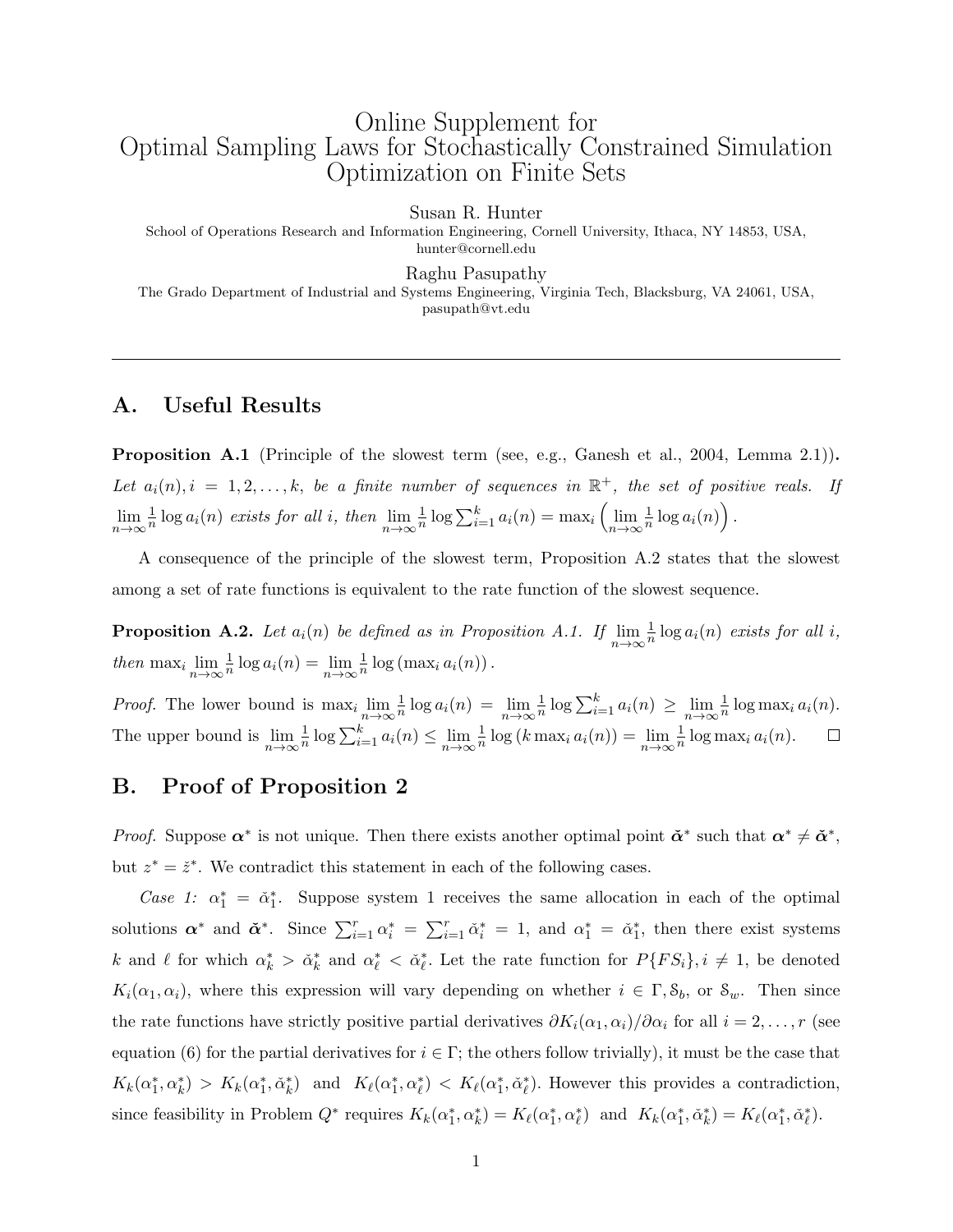Case 2:  $\alpha_1^* \neq \alpha_1^*$  and  $\alpha_i^* \neq \alpha_i^*$  for at least one  $i \in \mathcal{S}_b$ . Suppose  $\alpha_k^* < \alpha_k^*$  for  $k \in \mathcal{S}_b$ . Then feasibility in Problem  $Q^*$  implies  $\alpha_k^* \sum_{j \in \mathcal{C}_I^k} J_{kj}(\gamma_j) = z^* < \check{\alpha}_k^* \sum_{j \in \mathcal{C}_I^k} J_{kj}(\gamma_j) = \check{z}^*$ , which is a contradiction.

Case 3:  $\alpha_1^* \neq \alpha_1^*$  and  $\alpha_i^* = \alpha_i^*$  for all  $i \in \mathcal{S}_b$ . Since  $\alpha_1^* \neq \alpha_1^*$ , the feasibility constraint for system 1 cannot be binding at optimality in Problem  $Q^*$ . Suppose we pre-allocate a total, fixed, and optimal portion of the sample  $\alpha_{\delta_b}^* = \check{\alpha}_{\delta_b}^*$  to the systems in  $\delta_b$ . Then we may consider a modified version of the problem in (5),

$$
\max \min\left(\min_{i\in\Gamma}\left(\inf_x(\alpha_1I_1(x)+\alpha_iI_i(x))\right),\min_{i\in\mathcal{S}_w}\left(\inf_x(\alpha_1I_1(x)+\alpha_iI_i(x))+\alpha_i\sum_{j\in\mathcal{C}_I}J_{ij}(\gamma_j)\right)\right)
$$
(B.1)  
s.t. 
$$
\sum_{i\in\{1\}\cup\Gamma\cup\mathcal{S}_w}\alpha_i=1-\alpha_{\mathcal{S}_b}^*, \quad \alpha_i\geq 0.
$$

We now establish the strict concavity of the rate functions of systems in Γ. Denote the rate function as  $K_k(\alpha_1, \alpha_k)$  for  $k \in \Gamma$ , and let the exponent T denote the matrix transpose. Since  $(\alpha_1^*, \alpha_k^*) \neq (\check{\alpha}_1^*, \check{\alpha}_k^*)$ , consider

$$
(\nabla K_k(\alpha_1, \alpha_i)|_{(\alpha_1^*, \alpha_k^*)} - \nabla K_k(\alpha_1, \alpha_i)|_{(\tilde{\alpha}_1^*, \tilde{\alpha}_k^*)}^T ((\alpha_1^*, \alpha_k^*)^T - (\check{\alpha}_1^*, \check{\alpha}_k^*)^T)
$$
  
\n=  $(I_1(x(\alpha_1^*, \alpha_k^*)) - I_1(x(\check{\alpha}_1^*, \check{\alpha}_k^*)))(\alpha_1^* - \check{\alpha}_1^*) + (I_k(x(\alpha_1^*, \alpha_k^*)) - I_k(x(\check{\alpha}_1^*, \check{\alpha}_k^*)))(\alpha_k^* - \check{\alpha}_k^*)$   
\n=  $(\alpha_1^* I_1(x(\alpha_1^*, \alpha_k^*)) + \alpha_k^* I_k(x(\alpha_1^*, \alpha_k^*)) - (\alpha_1^* I_1(x(\check{\alpha}_1^*, \check{\alpha}_k^*)) + \alpha_k^* I_k(x(\check{\alpha}_1^*, \check{\alpha}_k^*)) )$   
\n+  $(\check{\alpha}_1^* I_1(x(\check{\alpha}_1^*, \check{\alpha}_k^*)) + \check{\alpha}_k^* I_k(x(\check{\alpha}_1^*, \check{\alpha}_k^*)) - (\check{\alpha}_1^* I_1(x(\check{\alpha}_1^*, \check{\alpha}_k^*)) + \check{\alpha}_k^* I_k(x(\check{\alpha}_1^*, \check{\alpha}_k^*))$ . (B.2)

By the strict convexity of  $I_1(x)$  and  $I_i(x)$ ,  $x(\alpha_1, \alpha_i)$  uniquely minimizes  $\inf_x(\alpha_1 I_1(x) + \alpha_i I_i(x))$ . Therefore  $(B.2)$  is strictly less than zero, and hence the rate functions in  $\Gamma$  are strictly concave in  $(\alpha_1, \alpha_i)$ . By a similar proof, the rate functions for  $i \in \mathcal{S}_w$  are also strictly concave in  $(\alpha_1, \alpha_i)$ .

Since the minimum of strictly concave functions is strictly concave, the objective in (B.1) is strictly concave. Since the objective is strictly concave and the feasible set is convex, the problem in (B.1) has a unique solution. Let the rate achieved at this solution be  $z_b^*$ . If  $z_b^* \neq z^* = \check{z}^*$ , then  $\alpha_{s_b}^*$  cannot be optimal to the original Problem  $Q^*$ . Therefore  $z_b^* = z^* = \check{z}^*$ , but  $z_b^*$  is the optimal value at the unique optimal solution to (B.1). Therefore  $\alpha^* = \check{\alpha}^*$ , and we have a contradiction.

### C. Proofs for Section 6

*Proof of Proposition 3.* We only prove that  $\hat{C}_F^i \to \hat{C}_F^i$  wp1 as  $m \to \infty$ . The proofs for the other parts of the proposition follow in a similar fashion.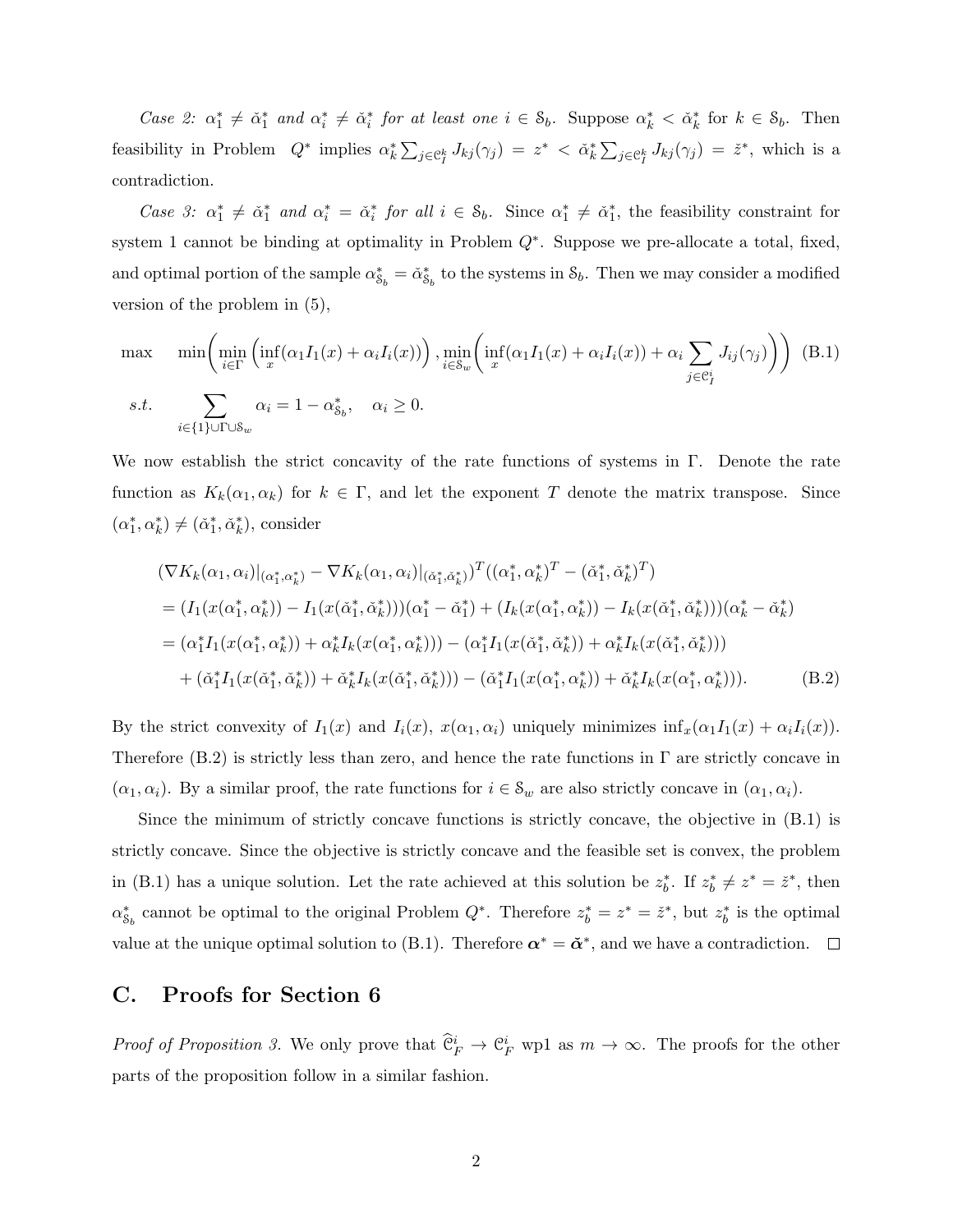By Assumption  $2, \hat{G}_{ij}(m) \to g_{ij}$  wp1 for all  $i \leq r$  and  $j \leq s$ . We know that  $g_{ij} < \gamma_j$  for each  $j \in \mathfrak{C}_F^i$ . Since  $|\mathfrak{C}_F^i| < \infty$ , we conclude that for large enough  $m$ ,  $\hat{G}_{ij}(m) < \gamma_j$  uniformly in  $j \in \mathfrak{C}_F^i$ wp1, and hence the assertion holds.  $\Box$ 

We omit the proof of Lemma 1 since it follows closely along the lines of the proofs presented in Glynn and Juneja (2004).

*Proof of Lemma 2.* We prove that the theorem holds in two steps. We first show  $\alpha_1 \hat{I}_1^m(\hat{x}_m(\alpha_1, \alpha_i) +$  $\alpha_i \hat{I}_i^m(\hat{x}_m(\alpha_1, \alpha_i))$  converges uniformly in  $\alpha$  as  $m \to \infty$  wp1 for all  $i \in \Gamma \cup \mathcal{S}_w$ , where  $\hat{x}_m(\alpha_1, \alpha_i)$  =  $\arg\inf_x(\alpha_1\hat{I}_1^m(x) + \alpha_i\hat{I}_i^m(x))$ . Next we show  $\alpha_i\sum_{j\in\mathcal{C}_I^i}\hat{J}_{ij}^m(\gamma_j), i \in \mathcal{S}_b \cup \mathcal{S}_w$  and  $\alpha_1\hat{J}_{1j}^m(\gamma_j), j \in \mathcal{C}_F^1$ converge uniformly in  $\alpha$  as  $m \to \infty$  wp1. These assertions, together with the observation that we search only in the set  $\{\boldsymbol{\alpha} : \sum_{i=1}^r \alpha_i = 1, \alpha_i > 0\}$ , and hence  $I_i(x(\alpha_1, \alpha_i)) > \delta > 0$ , which implies for large enough  $m, \hat{I}_i^m(\hat{x}_m(\alpha_1, \alpha_i)) > \delta$ , proves the theorem.

By Lemma 1,  $\hat{I}_i^m(x) \to I_i(x)$  uniformly in x on  $[h_\ell-\epsilon, h_u+\epsilon]$  wp1 for some  $\epsilon > 0$ . By Glynn and Juneja (2004),  $\hat{x}_m(\alpha_1, \alpha_i) \to x(\alpha_1, \alpha_i)$  wp1, where  $x(\alpha_1, \alpha_i) = \arg \inf_x (\alpha_1 I_1(x) + \alpha_i I_i(x)) \in [h_\ell, h_u]$ . Therefore for m large enough and for all feasible  $\alpha_1, \alpha_i$ , we have  $\hat{x}_m(\alpha_1, \alpha_i) \in [h_\ell - \epsilon/2, h_u + \epsilon/2]$ wp1 for all  $i \in \{1\} \cup \Gamma \cup \mathcal{S}_w$ . It then follows that  $\alpha_1 \hat{I}_1^m(\hat{x}_m(\alpha_1, \alpha_i)) + \alpha_i \hat{I}_i^m(\hat{x}_m(\alpha_1, \alpha_i))$  converges uniformly in  $\alpha$  as  $m \to \infty$  wp1, for all  $i \in \Gamma \cup \mathcal{S}_w$ .

Under Assumption 3, it follows from analogous arguments to those in Glynn and Juneja (2004) that  $\hat{J}_{ij}^m(\gamma_j) \to J_{ij}(\gamma_j)$  as  $m \to \infty$  wp1, for all  $i \in \mathcal{S}_b \cup \mathcal{S}_w$  and  $j \leq s$ . Therefore the terms  $\alpha_i \sum_{j \in \mathfrak{S}_I^i} \hat{J}_{ij}^m(\gamma_j)$  converge uniformly in  $\alpha$  as  $m \to \infty$  wp1. Likewise, for all  $j \in \mathfrak{C}_F^1$ ,  $\alpha_1 \hat{J}_{1j}^m(\gamma_j)$ converges uniformly in  $\alpha$  as  $m \to \infty$  wp1.  $\Box$ 

*Proof of Theorem 5.* As argued previously,  $f_1(\alpha)$  and  $f_2(\alpha)$  are continuous functions of  $\alpha$  on a compact set. Further, the solutions  $f_1(\alpha) = 0$  and  $f_2(\alpha) = 0$  exist. If we replace each rate function in Problem Q with estimated rate functions, these new problems remain continuous, concave maximization problems on a compact set, which attain their maxima. Therefore the systems  $\hat{F}_1^m(\alpha) = 0$  and  $\hat{F}_2^m(\alpha) = 0$  have a solution for large enough m wp1. By Lemma 2 we also have that  $\hat{F}_1^m(\alpha) \to f_1(\alpha)$  and  $\hat{F}_2^m(\alpha) \to f_2(\alpha)$  uniformly in  $\alpha$  as  $m \to \infty$  wp1. We have thus satisfied all the requirements for convergence of the sample-path solution  $\hat{\alpha}^*(m)$  to its true counterpart  $\alpha^*$  as  $m \to \infty$  wp1 (see Pasupathy and Kim, 2011, Theorem 5.7).  $\Box$